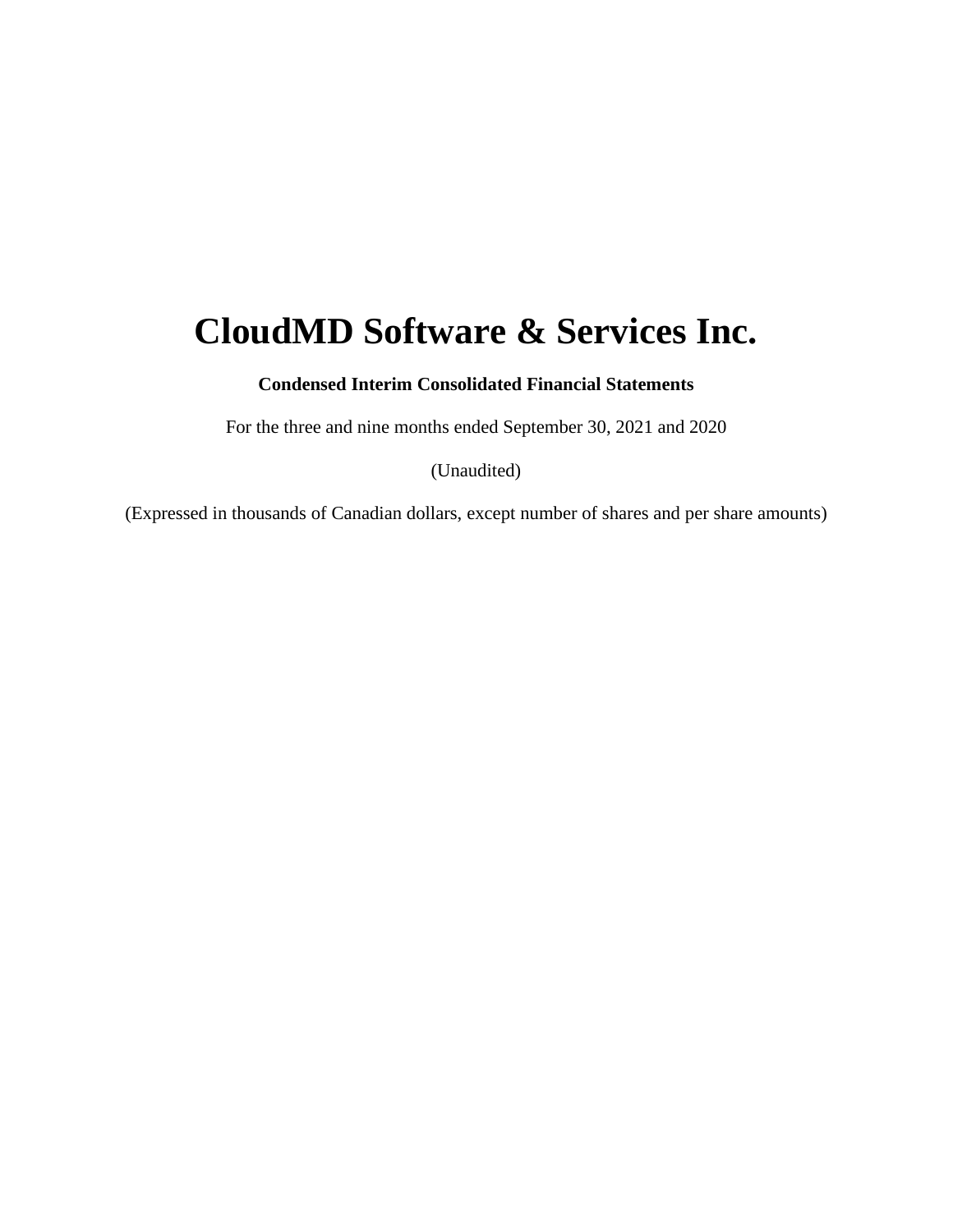# CLOUDMD SOFTWARE & SERVICES INC. Condensed Interim Consolidated Statements of Financial Position (Expressed in thousands of Canadian Dollars) (Unaudited)

|                                                     | <b>Note</b> | September 30,<br>2021         | December 31,<br>2020 |  |
|-----------------------------------------------------|-------------|-------------------------------|----------------------|--|
| <b>ASSETS</b>                                       |             |                               |                      |  |
| <b>Current assets</b>                               |             |                               |                      |  |
| Cash and cash equivalents                           | 14          | \$<br>53,685 \$               | 59,714               |  |
| Trade and other receivables                         |             | 22,261                        | 2,012                |  |
| Inventory                                           |             | 3,405                         | 729                  |  |
| Prepaid expenses, deposits and other                |             | 3,132                         | 758                  |  |
| Net investment in sublease                          |             | 59                            | 154                  |  |
| <b>Total current assets</b>                         |             | 82,542                        | 63,367               |  |
| Deposits                                            |             | 238                           | 238                  |  |
| Net investment in sublease                          |             |                               | 20                   |  |
| Deferred tax assets                                 |             | 2,198                         |                      |  |
| Investment in joint venture                         | 4           | 319                           |                      |  |
| Property and equipment                              | 7           | 12,235                        | 5,792                |  |
| Intangible assets                                   | 8           | 11,814                        | 8,184                |  |
| Goodwill                                            | 8           | 205,183                       | 44,259               |  |
| <b>Total assets</b>                                 |             | \$<br>314,529 $\overline{\$}$ | 121,860              |  |
| <b>LIABILITIES AND SHAREHOLDERS' EQUITY</b>         |             |                               |                      |  |
| <b>Current liabilities</b>                          |             |                               |                      |  |
| Accounts payable, accrued liabilities and other     |             | \$<br>27,535 \$               | 3,453                |  |
| Deferred revenue                                    |             | 1,589                         | 888                  |  |
| Contingent consideration                            | 10          | 14,919                        | 136                  |  |
| Contingent liability                                | 18          | 1,350                         | 1,350                |  |
| Current portion of lease liabilities                | 11          | 2,139                         | 1,170                |  |
| Current portion of long-term debt                   | 9           | 2,408                         | 619                  |  |
| <b>Total current liabilities</b>                    |             | 49,940                        | 7,616                |  |
| Contingent consideration                            | 10          | 18,474                        | 1,194                |  |
| Lease liabilities                                   | 11          | 7,189                         | 3,494                |  |
| Long-term debt                                      | 9           | 22,582                        | 2,027                |  |
| <b>Total liabilities</b>                            |             | 98,185                        | 14,331               |  |
| <b>SHAREHOLDERS' EQUITY</b>                         |             |                               |                      |  |
| Share capital                                       | 13          | 227,560                       | 112,351              |  |
| Reserves                                            |             | 11,923                        | 7,277                |  |
| Shares under escrow                                 |             | 2,562                         | 1,061                |  |
| Contingent shares issuable                          |             | 9,813                         | 6,172                |  |
| Accumulated other comprehensive loss                |             | (74)                          | (2)                  |  |
| Deficit                                             |             | (36,299)                      | (20, 174)            |  |
| Equity attributable to equity holders of the parent |             | 215,485                       | 106,685              |  |
| Non-controlling interest                            |             | 859                           | 844                  |  |
| Total shareholders' equity                          |             | 216,344                       | 107,529              |  |
| Total liabilities and shareholders' equity          |             | \$<br>314,529 \$              | 121,860              |  |

Subsequent event *(Note 19)*

Approved and authorized for issuance by the Board of Directors on November 29, 2021.

| "Essam Hamza"               | $\omega$<br>herry<br>Aristopher            |
|-----------------------------|--------------------------------------------|
| Essam<br>Hamza.<br>Director | <b>Director</b><br>. :hristopher<br>:herry |

*The accompany notes are an integral part of these condensed interim consolidated financial statements*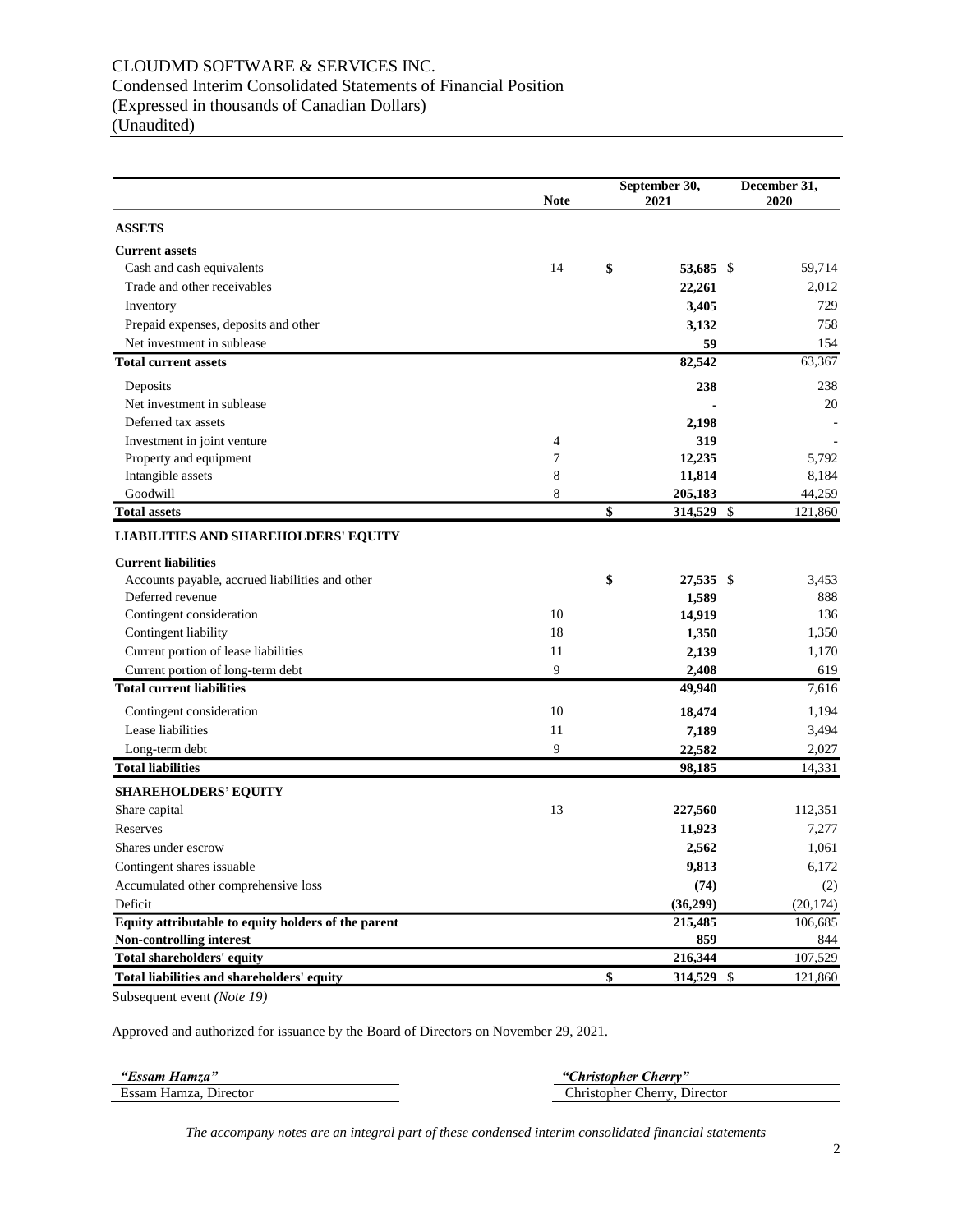# CLOUDMD SOFTWARE & SERVICES INC.

Condensed Interim Consolidated Statements of Net Loss and Comprehensive Loss (Expressed in thousands of Canadian Dollars, except number of shares and per share amounts) (Unaudited)

|                                                               |                | Three months ended |                       |                       |              | Nine months ended     |                                |  |  |
|---------------------------------------------------------------|----------------|--------------------|-----------------------|-----------------------|--------------|-----------------------|--------------------------------|--|--|
|                                                               | <b>Note</b>    |                    | September 30,<br>2021 | September 30,<br>2020 |              | September 30,<br>2021 | September 30,<br>2020          |  |  |
| Revenue                                                       | 5              | \$                 | 39,162                | \$<br>3,359           | \$           | 63,596 \$             | 9,205                          |  |  |
| Cost of sales                                                 |                |                    | 25,866                | 2,100                 |              | 41,152                | 5,792                          |  |  |
| <b>Gross profit</b>                                           |                |                    | 13,296                | 1,259                 |              | 22,444                | 3,413                          |  |  |
| Expenses                                                      |                |                    |                       |                       |              |                       |                                |  |  |
| Sales and marketing                                           |                |                    | 2,530                 | 769                   |              | 5,453                 | 2,285                          |  |  |
| Research and development                                      |                |                    | 1,196                 | 394                   |              | 2,921                 | 1,154                          |  |  |
| General and administrative                                    |                |                    | 8,984                 | 1,499                 |              | 15,907                | 3,566                          |  |  |
| Share-based compensation                                      | 13             |                    | 1,543                 | 559                   |              | 4,576                 | 1,508                          |  |  |
| Amortization of intangible assets                             | 8              |                    | 307                   | 63                    |              | 758                   | 186                            |  |  |
| Depreciation of property and equipment                        | $\overline{7}$ |                    | 776                   | 199                   |              | 1,843                 | 487                            |  |  |
| Financing-related costs                                       |                |                    |                       | 245                   |              | 871                   | 505                            |  |  |
| Acquisition-related and integration costs                     |                |                    | 1,802                 | 190                   |              | 5,474                 | 310                            |  |  |
| <b>Total expenses</b>                                         |                |                    | 17,138                | 3,918                 |              | 37,803                | 10,001                         |  |  |
| <b>Loss before undernoted</b>                                 |                |                    | (3, 842)              | (2,659)               |              | (15, 359)             | (6,588)                        |  |  |
| Other income                                                  |                |                    | 102                   | 17                    |              | 360                   | 82                             |  |  |
| Change in fair value of contingent consideration              | 10             |                    | 640                   |                       |              | 966                   |                                |  |  |
|                                                               | 18             |                    |                       |                       |              |                       | (400)                          |  |  |
| Contingent liability expense<br>Finance costs                 |                |                    | (774)                 | (63)                  |              | (974)                 | (190)                          |  |  |
|                                                               |                |                    | (32)                  | (46)                  |              | 352                   | (508)                          |  |  |
|                                                               |                |                    |                       |                       |              |                       |                                |  |  |
| Net loss before taxes                                         |                |                    | (3,874)               | (2,705)               |              | (15,007)              | (7,096)                        |  |  |
| Deferred tax expense                                          |                |                    | (302)                 |                       |              | (302)                 |                                |  |  |
| Income tax expense                                            |                |                    | (143)                 | (19)                  |              | (298)                 | (19)                           |  |  |
| Net loss for the period                                       |                |                    | (4,319)               | (2, 724)              |              | (15,607)              | (7, 115)                       |  |  |
| Other comprehensive loss                                      |                |                    |                       |                       |              |                       |                                |  |  |
| Item that may be reclassified to income in subsequent periods |                |                    |                       |                       |              |                       |                                |  |  |
| Exchange differences on translation of foreign operations     |                |                    | 90                    |                       |              | (72)                  |                                |  |  |
| <b>Total comprehensive loss for the period</b>                |                | \$                 | $(4,229)$ \$          | (2, 724)              | $\mathbf{s}$ | (15, 679)             | (7, 115)<br>$\mathbf{\hat{s}}$ |  |  |
| Net loss attributable to:                                     |                |                    |                       |                       |              |                       |                                |  |  |
| Equity holders of the Company                                 |                | \$                 | $(4,327)$ \$          | $(2,724)$ \$          |              | $(15,622)$ \$         | (7, 115)                       |  |  |
| Non-controlling interest                                      |                |                    | 8                     |                       |              | 15                    |                                |  |  |
| Total comprehensive loss attributable to:                     |                |                    |                       |                       |              |                       |                                |  |  |
| Equity holders of the Company                                 |                | \$                 | $(4,237)$ \$          | $(2,724)$ \$          |              | $(15,694)$ \$         | (7, 115)                       |  |  |
| Non-controlling interest                                      |                |                    | 8                     |                       |              | 15                    |                                |  |  |
| Weighted average number of common shares, basic and diluted   |                |                    | 232,085,178           | 116,363,565           |              | 203,989,994           | 100,420,694                    |  |  |
| Loss per share, basic and diluted                             |                | \$                 | $(0.02)$ \$           | $(0.02)$ \$           |              | $(0.08)$ \$           | (0.07)                         |  |  |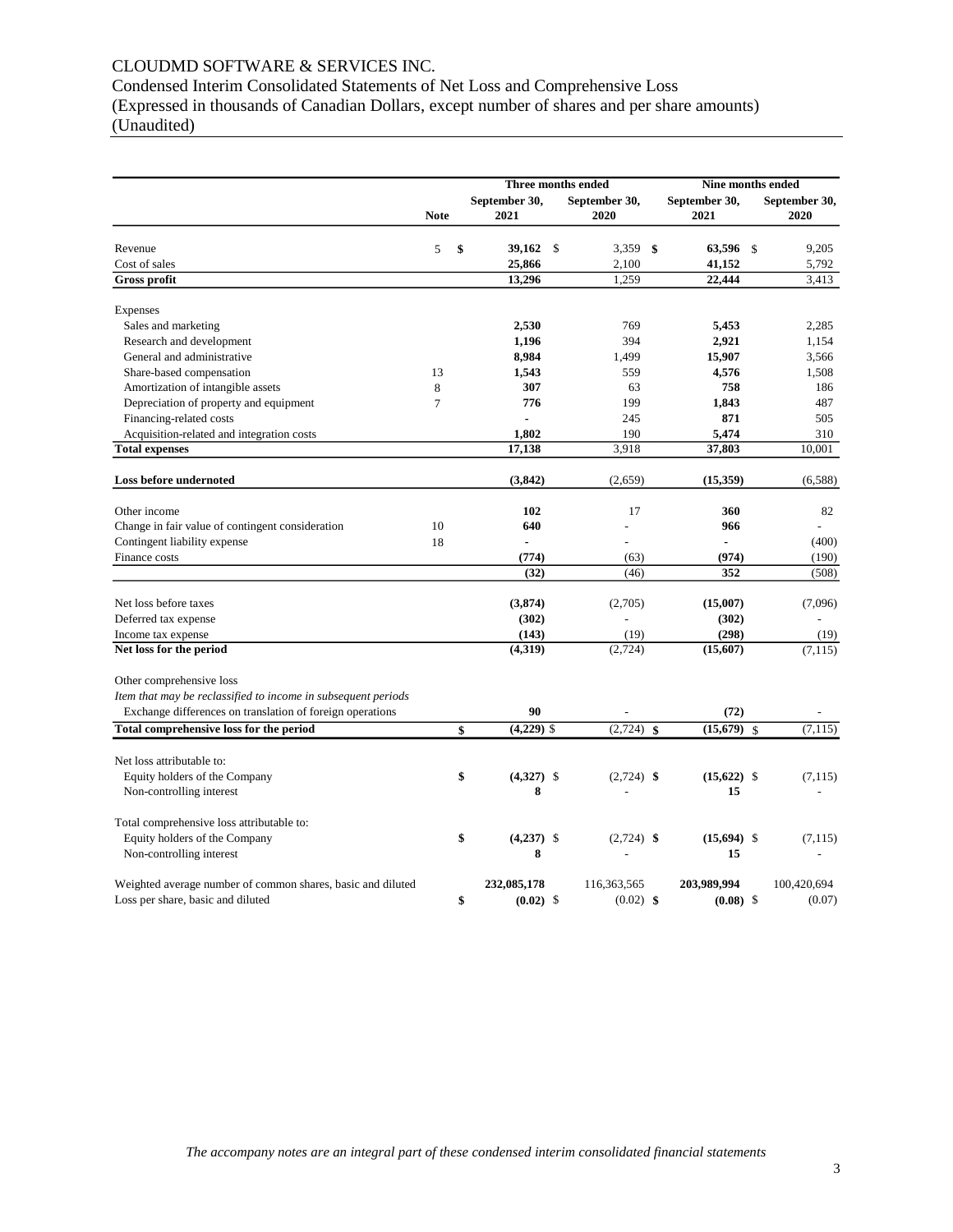# CLOUDMD SOFTWARE & SERVICES INC. Condensed Interim Consolidated Statements of Changes in Shareholders' Equity (Expressed in thousands of Canadian Dollars) (Unaudited)

|                                                  |              |                |                 |               |            |     | <b>Accumulated</b> |               |       |                 |              |
|--------------------------------------------------|--------------|----------------|-----------------|---------------|------------|-----|--------------------|---------------|-------|-----------------|--------------|
|                                                  |              |                |                 | <b>Shares</b> | Contingent |     | other              |               |       |                 |              |
|                                                  |              | <b>Share</b>   |                 | under         | shares     |     | comprehensive      |               |       | Non-controlling |              |
|                                                  |              | capital        | <b>Reserves</b> | escrow        | issuable   |     | loss               | Deficit       |       | interest        | <b>Total</b> |
| Balance, December 31, 2019                       | \$           | 16,792 \$      | $2,285$ \$      | $-$ \$        |            | \$  | \$                 | $(7,835)$ \$  |       | $-$ \$          | 11,242       |
| Shares issued for business combinations          |              | 1.043          |                 |               |            |     |                    |               |       |                 | 1,043        |
| Private placements                               |              | 3,023          |                 |               |            |     |                    |               |       |                 | 3,023        |
| Bought deal financing                            |              | 35,740         |                 |               |            |     |                    |               |       |                 | 35,740       |
| Share issuance costs                             |              | (5,382)        | 1,969           |               |            |     |                    |               |       |                 | (3, 413)     |
| Exercise of stock options                        |              | 1,440          | (623)           |               |            |     |                    |               |       |                 | 817          |
| Exercise of warrants                             |              | 3,393          | (389)           |               |            |     |                    |               |       |                 | 3,004        |
| Shares issued for settlement of debt             |              | 578            |                 |               |            |     |                    |               |       |                 | 578          |
| Shares issued for services                       |              | 409            |                 |               |            |     |                    |               |       |                 | 409          |
| Share-based compensation                         |              |                | 1,508           |               |            |     |                    |               |       |                 | 1,508        |
| Other comprehensive loss                         |              |                |                 |               |            |     |                    |               |       |                 |              |
| Net loss for the period                          |              |                |                 |               |            |     |                    | (7, 115)      |       |                 | (7, 115)     |
| Balance, September 30, 2020                      | $\mathbf{s}$ | 57,036 \$      | 4,750 \$        | $-$ \$        |            | \$  | $-$ \$             | $(14,950)$ \$ |       | $-$ \$          | 46,836       |
| Balance, December 31, 2020                       | \$           | 112,351 \$     | 7,277 \$        | $1,061$ \$    | 6,172      | -\$ | \$<br>(2)          | $(20,174)$ \$ |       | 844 \$          | 107,529      |
| Shares issued/issuable for business              |              |                |                 |               |            |     |                    |               |       |                 |              |
| combinations                                     |              | 51,916         |                 | 1,501         | 4,409      |     |                    |               |       |                 | 57,826       |
| Shares issued for investment in joint<br>venture |              | 129            |                 |               |            |     |                    |               |       |                 | 129          |
| Shares issued/issuable for asset purchase        |              | 1,108          |                 |               | 190        |     |                    |               |       |                 | 1,298        |
| Bought deal financing                            |              | 58,212         |                 |               |            |     |                    |               |       |                 | 58,212       |
| Contingent shares issued                         |              | 1,461          |                 |               | (958)      |     |                    |               | (503) |                 |              |
| Share issuance costs                             |              | (5,749)        | 1,528           |               |            |     |                    |               |       |                 | (4,221)      |
| Exercise of stock options                        |              | 2,040          | (773)           |               |            |     |                    |               |       |                 | 1,267        |
| Exercise of restricted share units               |              | 470            | (470)           |               |            |     |                    |               |       |                 |              |
| Exercise of warrants                             |              | 3,167          | (1)             |               |            |     |                    |               |       |                 | 3,166        |
| Shares issued for services                       |              | 2,455          |                 |               |            |     |                    |               |       |                 | 2,455        |
| Share-based compensation                         |              | $\sim$         | 4,362           |               |            |     |                    |               |       |                 | 4,362        |
| Other comprehensive loss                         |              | $\blacksquare$ |                 |               |            |     | (72)               |               |       |                 | (72)         |
| Net loss for the period                          |              | $\sim$         |                 |               |            |     |                    | (15, 622)     |       | 15              | (15,607)     |
| Balance, September 30, 2021                      | \$           | 227,560 \$     | $11,923$ \$     | $2,562$ \$    | 9,813      | \$  | $(74)$ \$          | $(36,299)$ \$ |       | 859<br>-\$      | 216,344      |

*The accompany notes are an integral part of these condensed interim consolidated financial statements*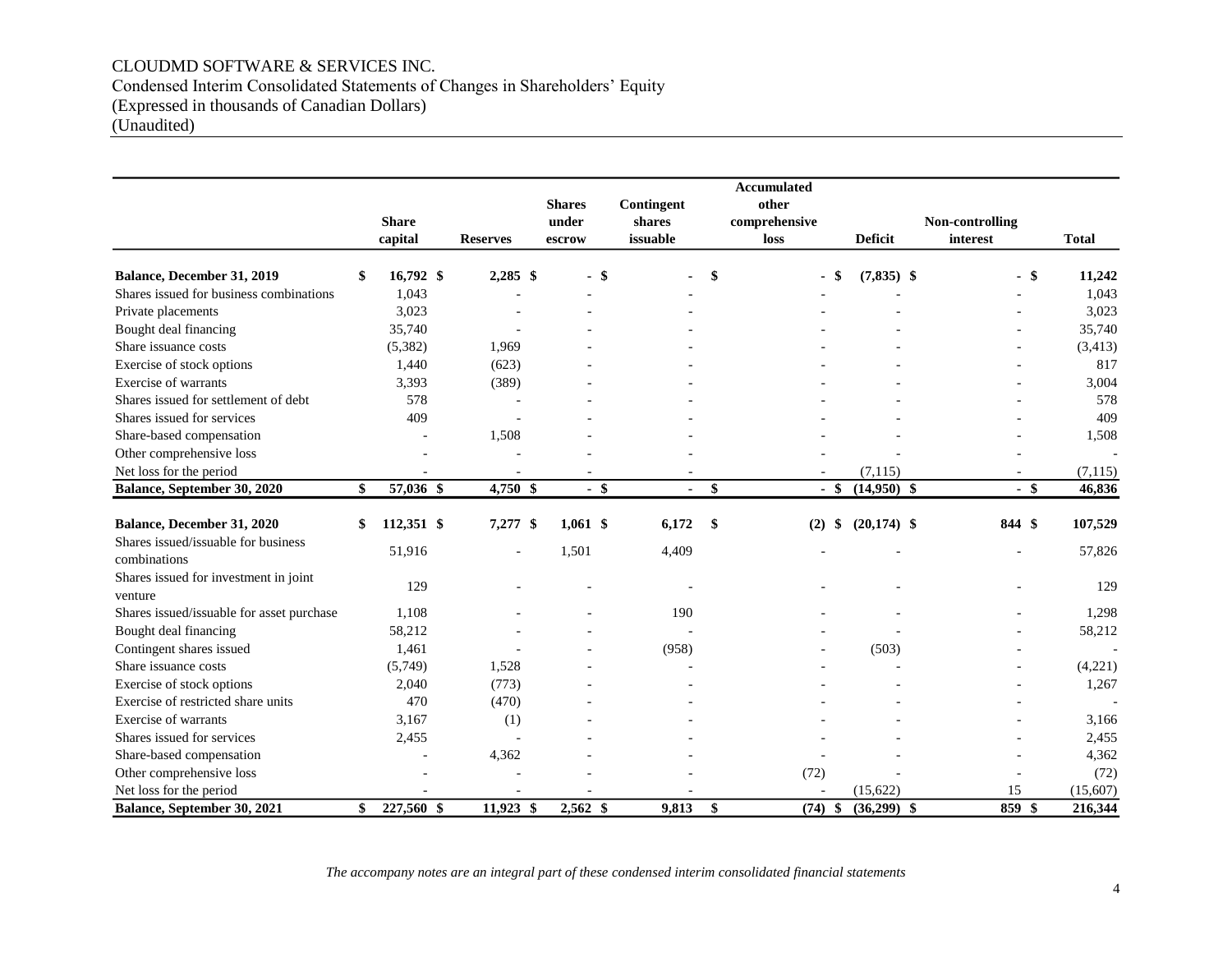# CLOUDMD SOFTWARE & SERVICES INC. Condensed Interim Consolidated Statements of Cash Flows (Expressed in thousands of Canadian Dollars) (Unaudited)

|                                                                                      | Three months ended    |  |                       |                       | Nine months ended     |
|--------------------------------------------------------------------------------------|-----------------------|--|-----------------------|-----------------------|-----------------------|
|                                                                                      | September 30,<br>2021 |  | September 30,<br>2020 | September 30,<br>2021 | September 30,<br>2020 |
|                                                                                      |                       |  |                       |                       |                       |
| <b>Operating activities</b><br>Net loss for the period                               | \$<br>$(4,319)$ \$    |  | $(2,724)$ \$          | $(15,607)$ \$         | (7, 115)              |
| Adjustments for                                                                      |                       |  |                       |                       |                       |
| Interest expense on lease liabilities                                                | 87                    |  | 38                    | 211                   | 98                    |
| Accretion expense on contingent consideration                                        | 283                   |  |                       | 307                   |                       |
| Interest expense on long term debt                                                   | 406                   |  | 25                    | 457                   | 92                    |
| Deferred tax expense                                                                 | 302                   |  |                       | 302                   |                       |
| Amortization of intangible assets                                                    | 307                   |  | 63                    | 758                   | 186                   |
| Depreciation of property and equipment                                               | 776                   |  | 199                   | 1,843                 | 487                   |
| Share-based compensation                                                             |                       |  | 559                   | 4,576                 | 1,508                 |
| Shares issued for services                                                           | 1,543                 |  |                       |                       | 135                   |
| Gain on debt forgiveness                                                             |                       |  |                       | 2,455                 |                       |
|                                                                                      |                       |  | (20)                  |                       | (135)                 |
| Contingent liability expense                                                         |                       |  |                       |                       | 400                   |
| Unrealized foreign exchange loss (gain)                                              | 51                    |  |                       | (1)                   |                       |
| Share in profits of joint venture<br>Interest income from net investment in sublease | (7)                   |  |                       | (9)                   |                       |
|                                                                                      | (1)                   |  | (2)                   | (4)                   | (2)                   |
| Change in fair value of contingent consideration                                     | (640)                 |  |                       | (966)                 |                       |
| Net change in non-cash working capital                                               | (4,216)               |  | 146                   | (5,020)               | 64                    |
| Net cash used in operating activities                                                | (5, 428)              |  | (1,716)               | (10,698)              | (4,282)               |
| <b>Investing activities</b>                                                          |                       |  |                       |                       |                       |
| Acquisition of businesses, net of cash acquired                                      | (242)                 |  | (267)                 | (72, 293)             | (326)                 |
| Investment in joint venture                                                          |                       |  |                       | (181)                 |                       |
| Short-term investments                                                               |                       |  | (100)                 |                       | (125)                 |
| Payments received from net investment in sublease                                    | 40                    |  | 26                    | 119                   | 26                    |
| Purchase of intangible assets                                                        | (263)                 |  | (5)                   | (744)                 | (10)                  |
| Purchase of property and equipment                                                   | (318)                 |  | (32)                  | (537)                 | (116)                 |
| Net cash used in investing activities                                                | (783)                 |  | (378)                 | (73, 636)             | (551)                 |
|                                                                                      |                       |  |                       |                       |                       |
| <b>Financing activities</b>                                                          |                       |  |                       |                       |                       |
| Shares issued for cash                                                               |                       |  | 20,789                | 58,212                | 38,763                |
| Share issuance costs                                                                 |                       |  | (1,691)               | (4,221)               | (3, 413)              |
| Proceeds from exercise of stock options                                              | 355                   |  | 2,820                 | 1,267                 | 3,000                 |
| Proceeds from exercise of warrants                                                   | 262                   |  | 742                   | 3,166                 | 822                   |
| Proceeds from long-term debt, net of financing costs                                 |                       |  |                       | 23,633                |                       |
| Payment of long-term debt                                                            | (1,057)               |  | (263)                 | (2,153)               | (581)                 |
| Payment of lease liabilities                                                         | (584)                 |  | (214)                 | (1,527)               | (474)                 |
| Payment of line of credit                                                            |                       |  | 74                    | (2)                   | (1,030)               |
| Net cash (used in) provided by financing activities                                  | (1,024)               |  | 22,257                | 78,375                | 37,087                |
|                                                                                      |                       |  |                       |                       |                       |
| Net (decrease) increase in cash and cash equivalents                                 | (7,235)               |  | 20,163                | (5,959)               | 32,254                |
| Cash and cash equivalents, beginning of period                                       | 60,880                |  | 13,787                | 59,714                | 1,696                 |
| Foreign curreny translation                                                          | 40                    |  |                       | (70)                  |                       |
| Cash and cash equivalents, end of period                                             | \$<br>53,685 \$       |  | 33,950 \$             | 53,685 \$             | 33,950                |

Supplemental cash flow information (*Note 14)*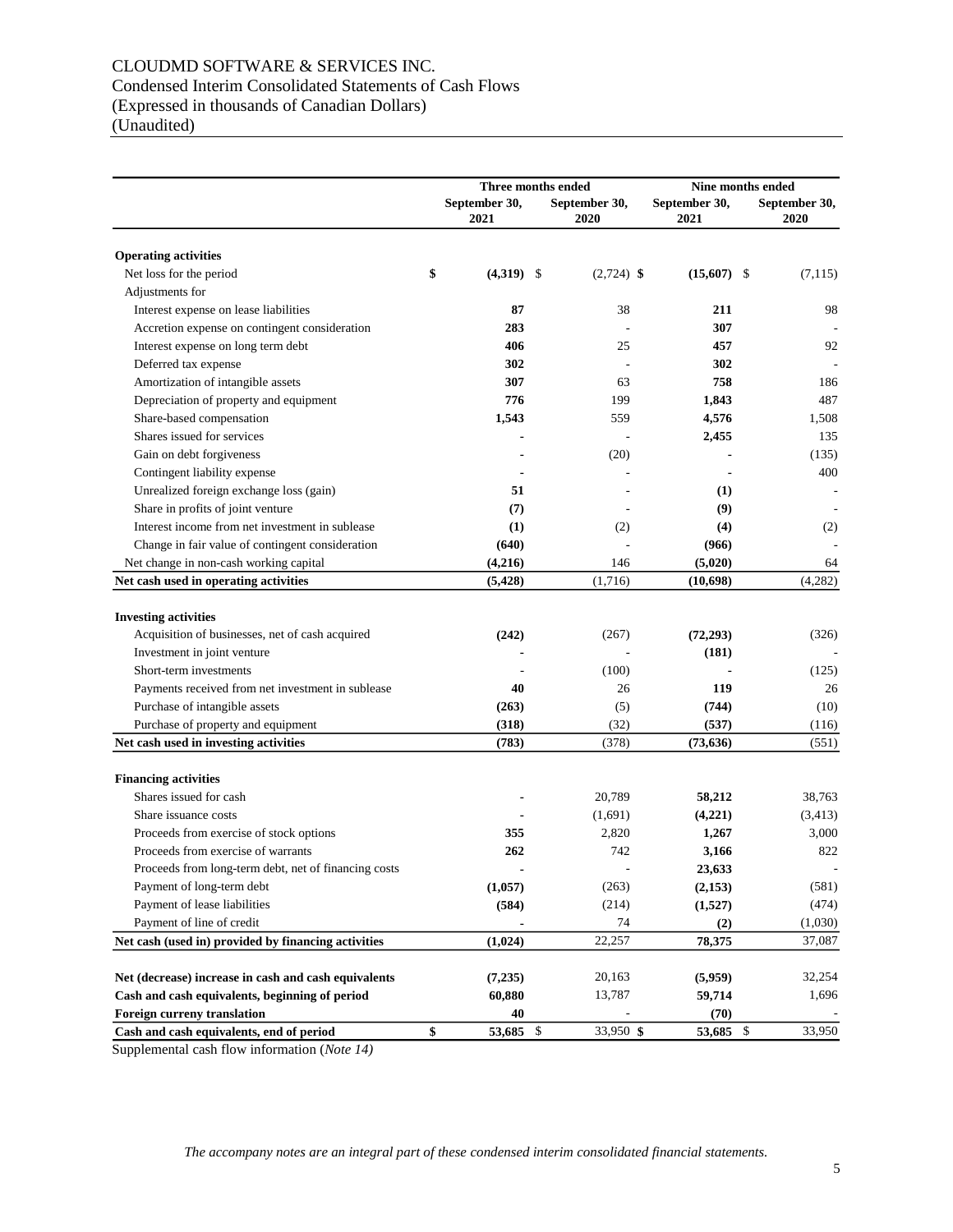# **1. CORPORATE INFORMATION**

CloudMD Software & Services Inc. ("CloudMD" or the "Company") is listed on the TSX Venture Exchange ("TSXV") under the trading symbol DOC, and is incorporated under the laws of British Columbia, Canada. The Company's corporate office is located at 810-789 West Pender Street, Vancouver, British Columbia, Canada, V6C 1H2.

CloudMD is an innovator in the delivery of healthcare services for individuals using a comprehensive personalized approach to support their mental, physical, and social issues. The Company's innovation comes from our ability to engage healthcare providers with productivity tools and personalized care plans that focus on health outcomes, supported through a connected care system that can engage and empower the individual in their care plan.

In March 2020, the World Health Organization declared the COVID-19 outbreak a pandemic. The ultimate duration of COVID-19, the magnitude of the impact on the economy, and the full extent to which COVID-19 may have direct and indirect impacts on CloudMD's business is not known at this time. This could include an impact on the Company's ability to obtain debt and equity financing, impairment in the value of long-lived assets, or potential future decrease in revenue or profitability of CloudMD's operations. The Company experienced an initial impact to its brick-and-mortar services, which the Company has been successful in mitigating with its telehealth services. Management has assessed that the Company's working capital is sufficient for it to continue as a going concern beyond one year.

## **2. SIGNIFICANT ACCOUNTING POLICIES**

#### **(a) Basis of preparation**

The condensed interim consolidated financial statements have been prepared in accordance with International Accounting Standard ("IAS") 34 *Interim Financial Reporting*, as issued by the International Accounting Standards Board ("IASB"). The Company has prepared the financial statements on the basis that it will continue to operate as a going concern. The Board of Directors considers that there are no material uncertainties that may cast significant doubt over this assumption. They have formed a judgment that there is a reasonable expectation that the Company has adequate resources to continue in operational existence for the foreseeable future, and not less than 12 months from the end of the reporting period.

#### **(b) Significant accounting policies**

These condensed interim consolidated financial statements have been prepared in accordance with the accounting policies adopted in the Company's most recent annual financial statements for the year ended December 31, 2020, except for the following, which were adopted by the Company for the annual period beginning on January 1, 2021.

#### *Investments in Associates and Joint Ventures*

Investments in associates and joint ventures are accounted for using the equity method.

The carrying amount of the investment in associates and joint ventures is increased or decreased to recognize the Company's share of the profit or loss and other comprehensive income of the associate and joint venture, adjusted where necessary to ensure consistency with the accounting policies of the Company.

Unrealized gains and losses on transactions between the Company and its associates and joint ventures are eliminated to the extent of the Company's interest in those entities.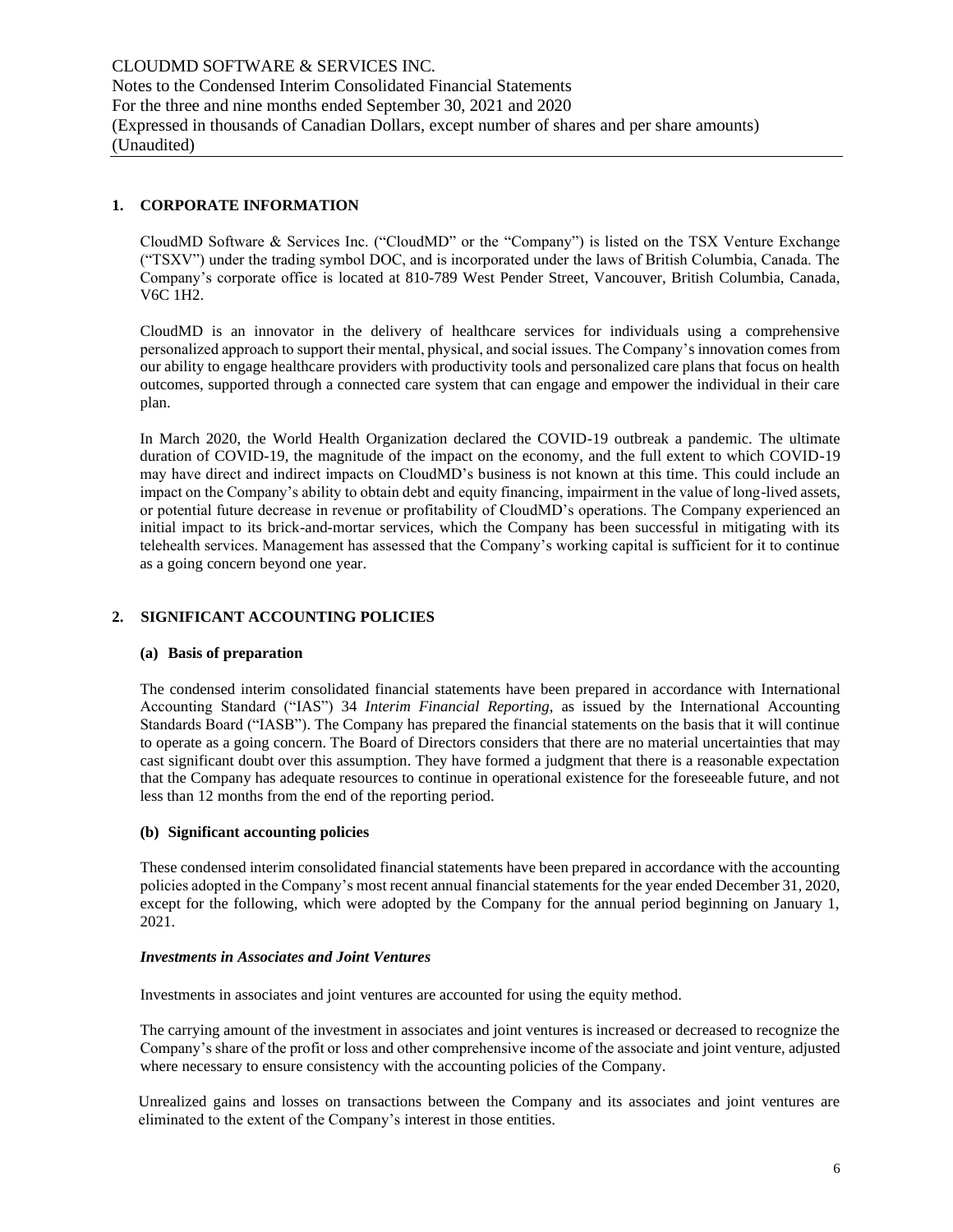# *Deferred Share Units ("DSUs")*

DSUs are accounted for as cash-settled share-based payment transactions whereby the cost of the DSUs is measured initially at fair value based on the closing price of the Company's common shares preceding the day the DSUs are granted. The fair value of the DSUs is recognized as a liability in the statement of financial position and as a share-based compensation expense in the statement of net loss and comprehensive loss. The liability is remeasured to fair value based on the market price of the Company's common shares at each reporting date up to and including the settlement date, with changes in fair value recognized in share-based compensation expense in the statement of net loss and comprehensive loss.

#### **(c) New standards, interpretations and amendments adopted by the Company**

The Company has not early adopted any standard, interpretation or amendment that has been issued but is not yet effective. Several amendments to existing standards are effective from January 1, 2021, but they are not expected to have an impact on the condensed interim consolidated financial statements of the Company.

# **3. BUSINESS COMBINATIONS**

#### **(a) HumanaCare Organizational Resources Inc. ("HumanaCare")**

On January 11, 2021, the Company completed the acquisition of HumanaCare by way of acquiring 100% of the issued and outstanding shares of First Health Care Services of Canada Inc. ("First Health"), which owned 100% of the issued and outstanding shares in the capital of HumanaCare. HumanaCare is an integrated Employee Assistance Program ("EAP") solution which provides compassionate, holistic, physical and mental health support for employees and their families. Pursuant to the share purchase agreement, the Company issued 2,369,791 common shares on January 11, 2021 and paid \$6,126 in cash to the former owners of First Health. The common shares will be subject to certain contractual restrictions on trading for a period of up to 25 months from the closing date.

| <b>Purchase consideration</b>            |              |
|------------------------------------------|--------------|
| Fair value of common shares issued       | \$<br>3,670  |
| Cash consideration                       | 6,126        |
| Contingent shares issuable $(1)$         | 1,679        |
| <b>Total</b>                             | \$<br>11,475 |
|                                          |              |
| Fair value of net assets acquired        |              |
| Trade and other receivables              | \$<br>673    |
| Prepaid expenses, deposits and other     | 14           |
| Property and equipment                   | 320          |
| Intangible assets                        |              |
| Accounts payable and accrued liabilities | (283)        |
| Lease liabilities                        | (306)        |
| Deferred revenue                         | (301)        |
| Long-term debt                           | (262)        |
| Total net assets acquired                | \$<br>(144)  |
| Goodwill                                 | \$<br>11,619 |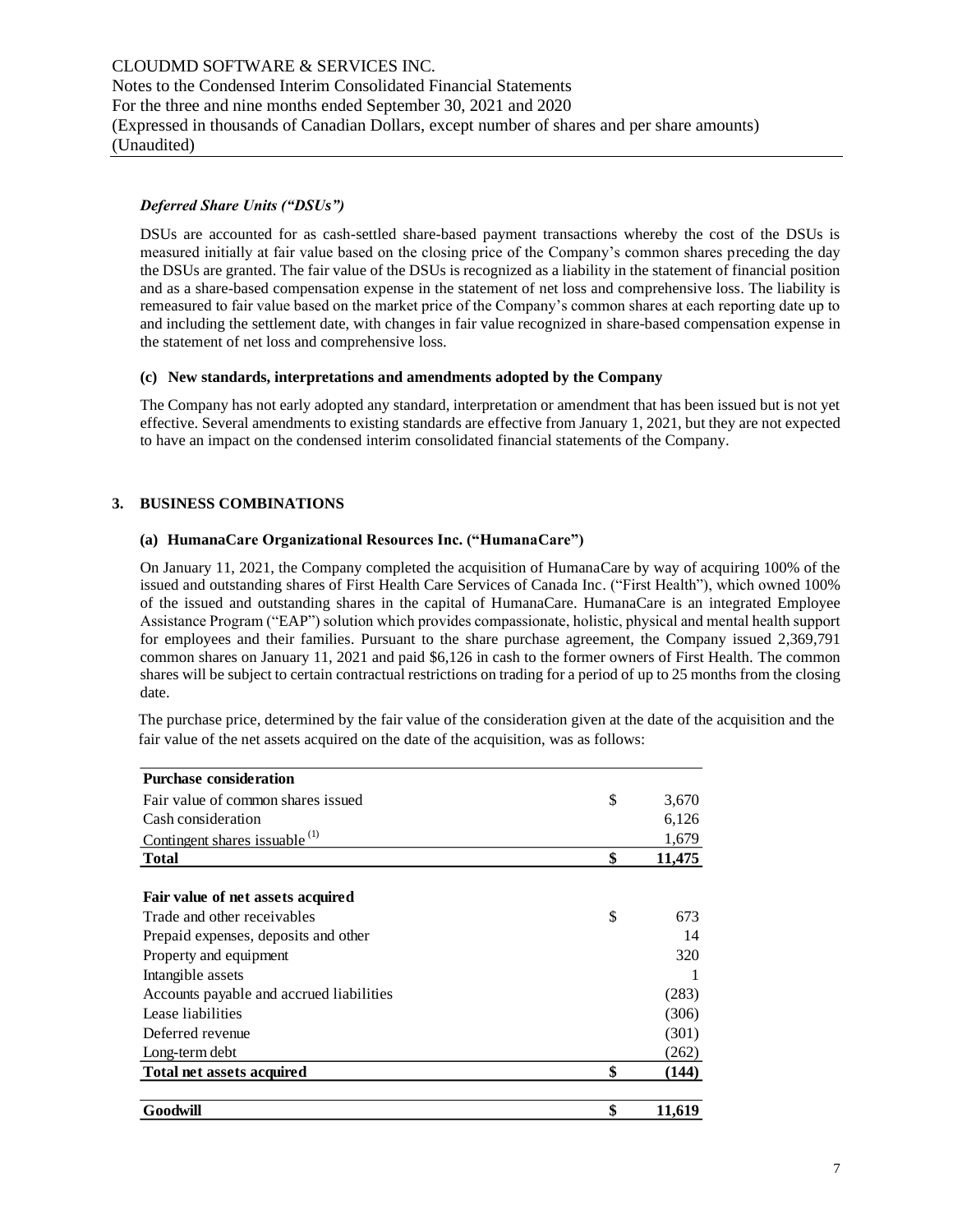(1) The contingent shares issuable represents two earn-out revenue milestone payments for the years ending December 31, 2021 and December 31, 2022. Preliminary valuation of the contingent shares issuable was calculated using the closing price of the Company's common shares on January 11, 2021 and the number of common shares issuable based on management's best estimate of future revenue results. The contingent shares issuable could be higher or lower depending on the related future revenue outcome.

The excess of the fair value of the purchase consideration over the fair values of the net assets acquired is considered as goodwill. Goodwill is attributable to the workforce, expected synergies and future profitability of the acquired business.

The above amounts included in the purchase price allocation are preliminary as management continues to gather relevant information that existed at the acquisition date to determine the fair value of the net identifiable assets acquired and liabilities assumed. The purchase price, including the fair value of common shares issued and contingent shares issuable, and the fair value of the net assets acquired and liabilities assumed are estimates, which were made by management at the time of the preparation of these condensed interim consolidated financial statements based on available information. Amendments may be made to these amounts, as well as the identification of intangible assets. Values based on estimates are subject to changes during the period ending 12 months after the acquisition date.

#### **(b) Medical Confidence Inc. ("Medical Confidence")**

On January 15, 2021, the Company completed the acquisition of 100% of the issued and outstanding shares of Medical Confidence. Medical Confidence offers a revolutionary healthcare navigation platform with proven results in wait time reduction and patient satisfaction. Pursuant to the share purchase agreement, as amended on April 30, 2021, the Company issued 857,143 common shares on January 15, 2021 and paid \$2,336 in cash to the former owners of Medical Confidence. The common shares will be subject to certain contractual restrictions on trading for a period of up to 20 months from the closing date.

| <b>Purchase consideration</b>            |             |
|------------------------------------------|-------------|
| Fair value of common shares issued       | \$<br>1,389 |
| Cash consideration                       | 2,336       |
| Contingent consideration <sup>(1)</sup>  | 533         |
| Contingent shares issuable $(1)$         | 476         |
| <b>Total</b>                             | \$<br>4,734 |
|                                          |             |
| Fair value of net assets acquired        |             |
| Cash and cash equivalents                | \$<br>161   |
| Trade and other receivables              | 297         |
| Property and equipment                   | 44          |
| Intangible assets                        | 520         |
| Accounts payable and accrued liabilities | (284)       |
| Long-term debt                           | (87)        |
| <b>Total net assets acquired</b>         | \$<br>651   |
| Goodwill                                 | \$<br>4,083 |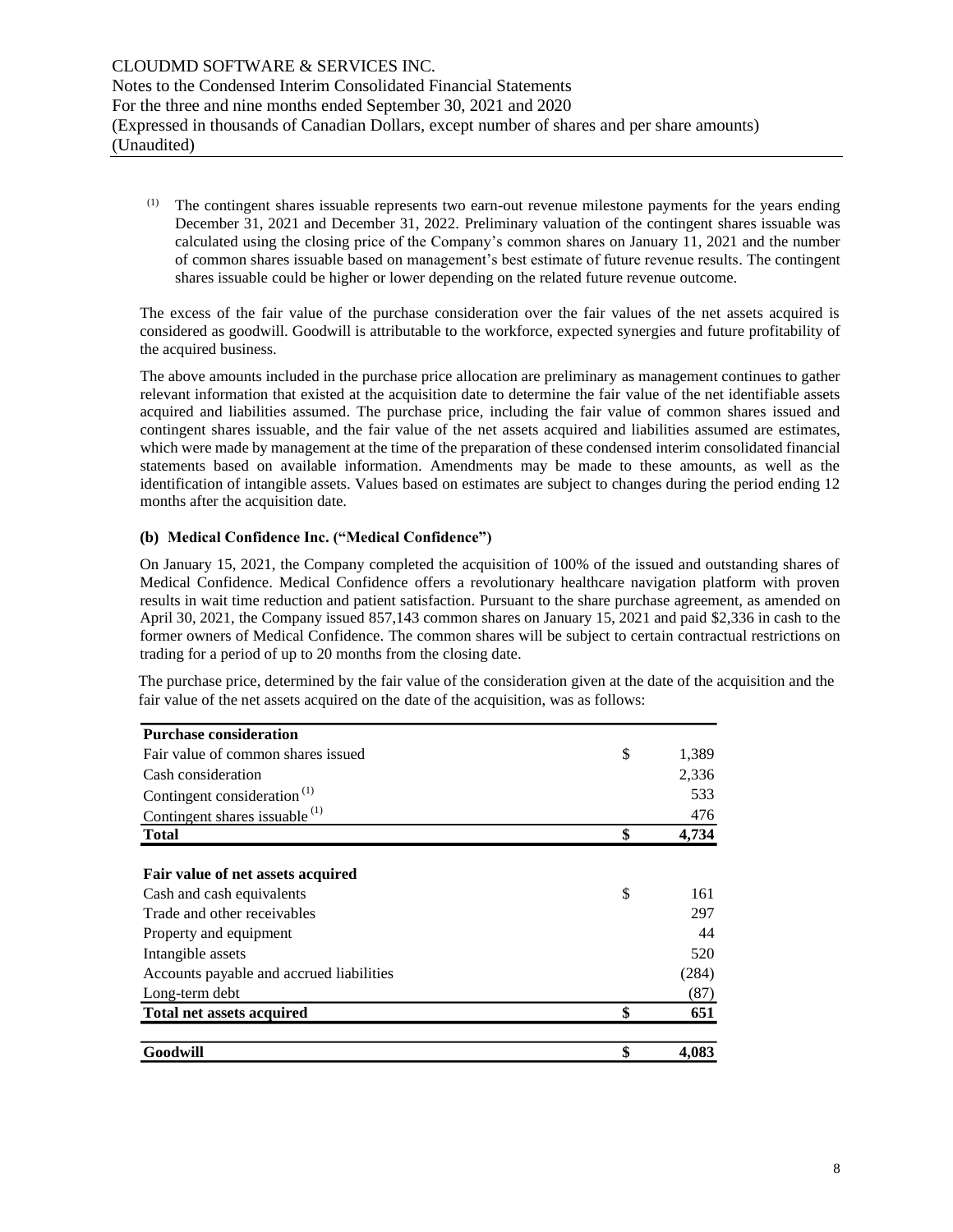(1) The contingent consideration and contingent shares issuable represent two earn-out revenue milestone payments for the years ending December 31, 2021 and December 31, 2022. Preliminary valuation of the contingent consideration was calculated using the expected cash outflow based on management's best estimate of future revenue results. Preliminary valuation of the contingent shares issuable was calculated using the closing price of the Company's common shares on January 15, 2021 and the number of common shares issuable based on management's best estimate of future revenue results. The contingent consideration and contingent shares issuable could be higher or lower depending on the related future revenue outcome. The contingent consideration is reviewed and remeasured on a quarterly basis.

The excess of the fair value of the purchase consideration over the fair values of the net assets acquired is considered as goodwill. Goodwill is attributable to the workforce, expected synergies and future profitability of the acquired business.

The above amounts included in the purchase price allocation are preliminary as management continues to gather relevant information that existed at the acquisition date to determine the fair value of the net identifiable assets acquired and liabilities assumed. The purchase price, including the fair value of common shares issued, contingent consideration, contingent shares issuable, and the fair value of the net assets acquired and liabilities assumed are estimates, which were made by management at the time of the preparation of these condensed interim consolidated financial statements based on available information. Amendments may be made to these amounts, as well as the identification of intangible assets. Values based on estimates are subject to changes during the period ending 12 months after the acquisition date.

# **(c) Tetra Ventures LLC ("IDYA4")**

On March 23, 2021, the Company completed the acquisition of 100% of the issued and outstanding membership interests of IDYA4. IDYA4 is a leading health technology company focused on data interoperability and cybersecurity based in the United States. Pursuant to the membership interest purchase agreement, the Company issued 3,889,169 common shares on March 23, 2021 and paid \$6,717 in cash to the former owners of IDYA4. The common shares will be subject to certain contractual restrictions on trading for a period of up to 30 months from the closing date.

| <b>Purchase consideration</b>             |              |
|-------------------------------------------|--------------|
| Fair value of common shares issued        | \$<br>4,897  |
| Cash consideration                        | 6,717        |
| Contingent consideration <sup>(1)</sup>   | 199          |
| Contingent shares issuable <sup>(1)</sup> | 1,638        |
| <b>Total</b>                              | \$<br>13,451 |
|                                           |              |
| Fair value of net assets acquired         |              |
| Cash and cash equivalents                 | \$<br>1,772  |
| Trade and other receivables               | 868          |
| Intangible assets                         | 440          |
| Accounts payable and accrued liabilities  | (1,010)      |
| <b>Total net assets acquired</b>          | \$<br>2,070  |
| Goodwill                                  | \$<br>11.381 |
|                                           |              |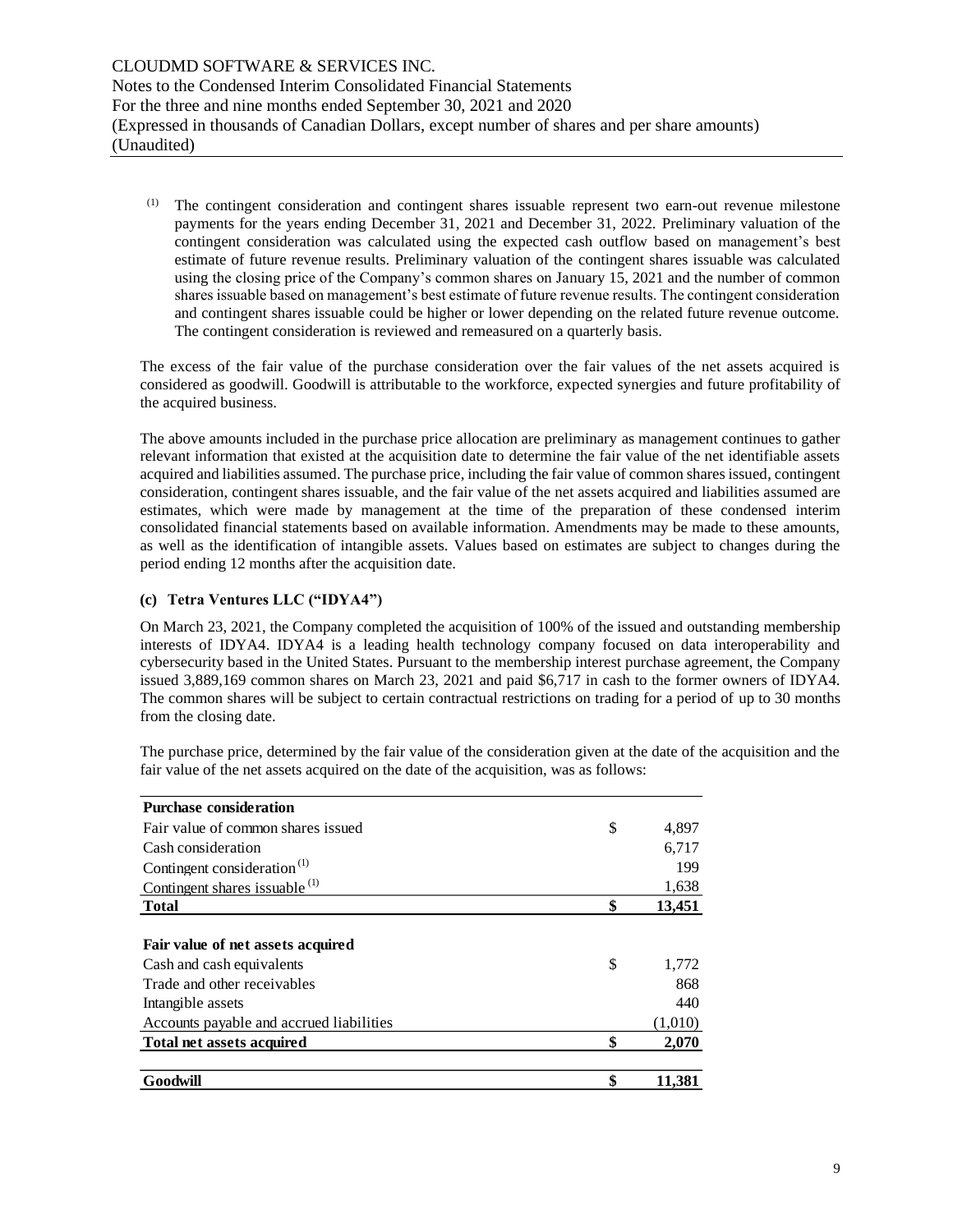(1) The contingent consideration and contingent shares issuable represent two earn-out revenue milestone payments for the years ending December 31, 2021 and December 31, 2022. Preliminary valuation of the contingent consideration was calculated using the expected cash outflow based on management's best estimate of future revenue results. Preliminary valuation of the contingent shares issuable was calculated using the closing price of the Company's common shares on March 23, 2021 and the number of common shares issuable based on management's best estimate of future revenue results. The contingent consideration and contingent shares issuable could be higher or lower depending on the related future revenue outcome. The contingent consideration is reviewed and remeasured on a quarterly basis.

The excess of the fair value of the purchase consideration over the fair values of the net assets acquired is considered as goodwill. Goodwill is attributable to the workforce, expected synergies and future profitability of the acquired business.

The above amounts included in the purchase price allocation are preliminary as management continues to gather relevant information that existed at the acquisition date to determine the fair value of the net identifiable assets acquired and liabilities assumed. The purchase price, including the fair value of common shares issued, contingent consideration, contingent shares issuable, and the fair value of the net assets acquired and liabilities assumed are estimates, which were made by management at the time of the preparation of these condensed interim consolidated financial statements based on available information. Amendments may be made to these amounts, as well as the identification of intangible assets. Values based on estimates are subject to changes during the period ending 12 months after the acquisition date.

# **(d) Aspiria Corp ("Aspiria")**

On April 1, 2021, the Company completed the acquisition of 100% of the issued and outstanding shares of Aspiria. Aspiria provides an Integrated Employee and Student Assistance Program ("SAP"), that focuses on a comprehensive suite of mental health and wellness solutions for all employer and educational sectors. Pursuant to the share purchase agreement, the Company issued 460,526 common shares on April 1, 2021 and paid \$889 in cash to the former owners of Aspiria. The common shares will be subject to certain contractual restrictions on trading for a period of up to 30 months from the closing date.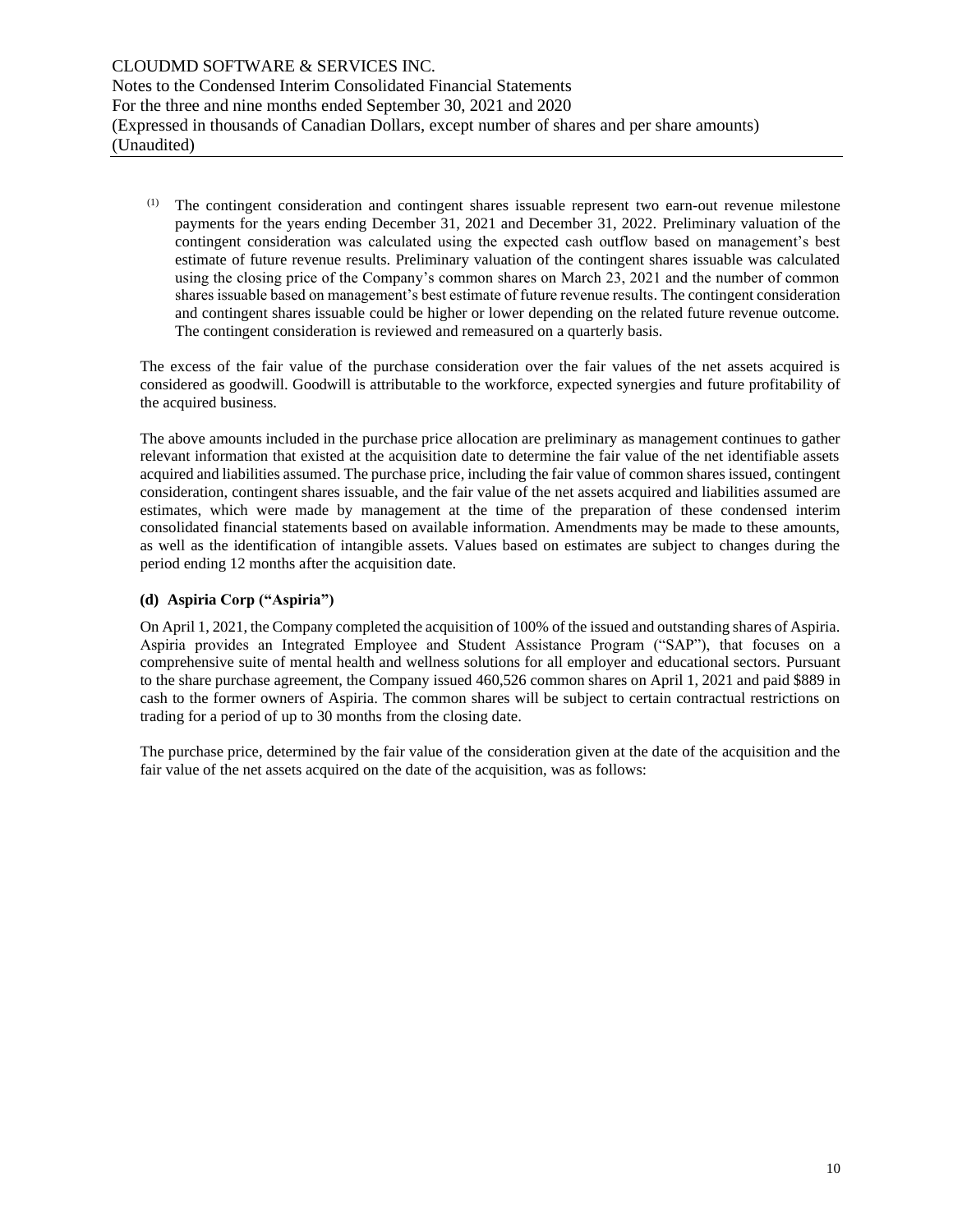# CLOUDMD SOFTWARE & SERVICES INC.

Notes to the Condensed Interim Consolidated Financial Statements

For the three and nine months ended September 30, 2021 and 2020

(Expressed in thousands of Canadian Dollars, except number of shares and per share amounts) (Unaudited)

| <b>Purchase consideration</b>                                                                                                                                                                                                                                                                                                                                                                                                                                                                                                                                                                                                                                                                                                 |             |
|-------------------------------------------------------------------------------------------------------------------------------------------------------------------------------------------------------------------------------------------------------------------------------------------------------------------------------------------------------------------------------------------------------------------------------------------------------------------------------------------------------------------------------------------------------------------------------------------------------------------------------------------------------------------------------------------------------------------------------|-------------|
| Fair value of common shares issued                                                                                                                                                                                                                                                                                                                                                                                                                                                                                                                                                                                                                                                                                            | \$<br>587   |
| Cash consideration                                                                                                                                                                                                                                                                                                                                                                                                                                                                                                                                                                                                                                                                                                            | 889         |
| Contingent shares issuable $^{(1)}$                                                                                                                                                                                                                                                                                                                                                                                                                                                                                                                                                                                                                                                                                           | 617         |
| <b>Total</b>                                                                                                                                                                                                                                                                                                                                                                                                                                                                                                                                                                                                                                                                                                                  | \$<br>2,093 |
|                                                                                                                                                                                                                                                                                                                                                                                                                                                                                                                                                                                                                                                                                                                               |             |
| Fair value of net assets acquired                                                                                                                                                                                                                                                                                                                                                                                                                                                                                                                                                                                                                                                                                             |             |
| Cash and cash equivalents                                                                                                                                                                                                                                                                                                                                                                                                                                                                                                                                                                                                                                                                                                     | \$<br>85    |
| Trade and other receivables                                                                                                                                                                                                                                                                                                                                                                                                                                                                                                                                                                                                                                                                                                   | 96          |
| Prepaid expenses, deposits and other                                                                                                                                                                                                                                                                                                                                                                                                                                                                                                                                                                                                                                                                                          | 13          |
| Property and equipment                                                                                                                                                                                                                                                                                                                                                                                                                                                                                                                                                                                                                                                                                                        | 159         |
| Intangible assets                                                                                                                                                                                                                                                                                                                                                                                                                                                                                                                                                                                                                                                                                                             | -1          |
| Goodwill                                                                                                                                                                                                                                                                                                                                                                                                                                                                                                                                                                                                                                                                                                                      | 481         |
| Accounts payable and accrued liabilities                                                                                                                                                                                                                                                                                                                                                                                                                                                                                                                                                                                                                                                                                      | (565)       |
| Deferred revenue                                                                                                                                                                                                                                                                                                                                                                                                                                                                                                                                                                                                                                                                                                              | (27)        |
| Lease liabilities                                                                                                                                                                                                                                                                                                                                                                                                                                                                                                                                                                                                                                                                                                             | (147)       |
| <b>Total net assets acquired</b>                                                                                                                                                                                                                                                                                                                                                                                                                                                                                                                                                                                                                                                                                              | \$<br>96    |
|                                                                                                                                                                                                                                                                                                                                                                                                                                                                                                                                                                                                                                                                                                                               |             |
| Goodwill<br>$\overline{(1)}$<br>The contingent shares issuable represents an earn-out revenue milestone payment for                                                                                                                                                                                                                                                                                                                                                                                                                                                                                                                                                                                                           | \$<br>1,997 |
| The excess of the fair value of the purchase consideration over the fair values of the net<br>considered as goodwill. Goodwill is attributable to the workforce, expected synergies and fut<br>the acquired business.                                                                                                                                                                                                                                                                                                                                                                                                                                                                                                         |             |
| The above amounts included in the purchase price allocation are preliminary as management of<br>relevant information that existed at the acquisition date to determine the fair value of the net<br>acquired and liabilities assumed. The purchase price, including the fair value of common<br>contingent shares issuable, and the fair value of the net assets acquired and liabilities assur<br>which were made by management at the time of the preparation of these condensed interim con<br>statements based on available information. Amendments may be made to these amount<br>identification of intangible assets. Values based on estimates are subject to changes during the<br>months after the acquisition date. |             |
| (e) Rx Infinity Inc., Rxi Pharmacy Inc. and Rxi Health Solutions Inc. (collectively "Rxi"                                                                                                                                                                                                                                                                                                                                                                                                                                                                                                                                                                                                                                     |             |
| On May 11, 2021, the Company completed the acquisition of 100% of the issued and outstand<br>Rxi provides pharmaceutical logistic services including drug distribution, patient navigat<br>preferred pharmacy network of over 500 pharmacies and real time universal disease mana<br>Pursuant to the share purchase agreement, the Company issued 1,673,640 common shares on<br>paid \$2,750 in cash to the former owners of Rxi, of which \$346 is receivable from the former<br>to an estimated net working capital adjustment as at September 30, 2021. The common shares<br>certain contractual restrictions on trading for a period of up to 20 months from the closing date                                             |             |
| The purchase price, determined by the fair value of the consideration given at the date of the a<br>fair value of the net assets acquired on the date of the acquisition, was as follows:                                                                                                                                                                                                                                                                                                                                                                                                                                                                                                                                     |             |

(1) The contingent shares issuable represents an earn-out revenue milestone payment for the year ending December 31, 2021. Preliminary valuation of the contingent shares issuable was calculated using the closing price of the Company's common shares on April 1, 2021 and the number of common shares issuable based on management's best estimate of future revenue results. The contingent shares issuable could be higher or lower depending on the related future revenue outcome.

The excess of the fair value of the purchase consideration over the fair values of the net assets acquired is considered as goodwill. Goodwill is attributable to the workforce, expected synergies and future profitability of the acquired business.

The above amounts included in the purchase price allocation are preliminary as management continues to gather relevant information that existed at the acquisition date to determine the fair value of the net identifiable assets acquired and liabilities assumed. The purchase price, including the fair value of common shares issued and contingent shares issuable, and the fair value of the net assets acquired and liabilities assumed are estimates, which were made by management at the time of the preparation of these condensed interim consolidated financial statements based on available information. Amendments may be made to these amounts, as well as the identification of intangible assets. Values based on estimates are subject to changes during the period ending 12 months after the acquisition date.

#### (e) **Rx Infinity Inc., Rxi Pharmacy Inc. and Rxi Health Solutions Inc. (collectively "Rxi")**

On May 11, 2021, the Company completed the acquisition of 100% of the issued and outstanding shares of Rxi. Rxi provides pharmaceutical logistic services including drug distribution, patient navigation assistances, a preferred pharmacy network of over 500 pharmacies and real time universal disease management software. Pursuant to the share purchase agreement, the Company issued 1,673,640 common shares on May 11, 2021 and paid \$2,750 in cash to the former owners of Rxi, of which \$346 is receivable from the former owners of Rxi due to an estimated net working capital adjustment as at September 30, 2021. The common shares will be subject to certain contractual restrictions on trading for a period of up to 20 months from the closing date.

The purchase price, determined by the fair value of the consideration given at the date of the acquisition and the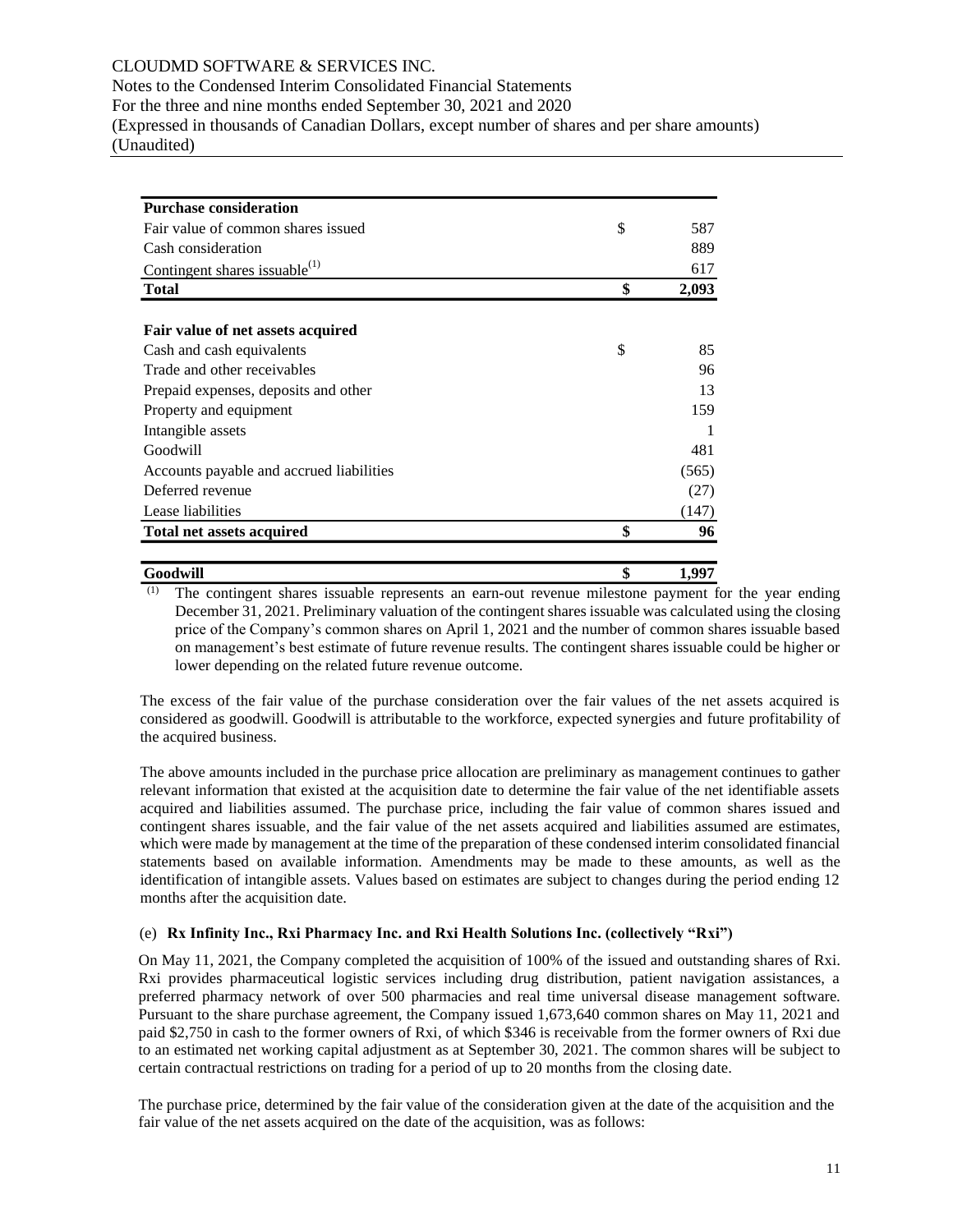# CLOUDMD SOFTWARE & SERVICES INC.

Notes to the Condensed Interim Consolidated Financial Statements

For the three and nine months ended September 30, 2021 and 2020

(Expressed in thousands of Canadian Dollars, except number of shares and per share amounts) (Unaudited)

| <b>Purchase consideration</b>            |             |
|------------------------------------------|-------------|
| Fair value of common shares issued       | \$<br>2,595 |
| Cash consideration                       | 2,404       |
| Contingent consideration <sup>(1)</sup>  | 637         |
| <b>Total</b>                             | \$<br>5,636 |
| Fair value of net assets acquired        |             |
| Cash and cash equivalents                | \$<br>631   |
| Trade and other receivables              | 2,366       |
| Prepaid expenses, deposits and other     | 6           |
| Inventory                                | 43          |
| Property and equipment                   | 693         |
| Intangible assets                        |             |
| Accounts payable and accrued liabilities | (2,930)     |
| Lease liabilities                        | (115)       |
| <b>Total net assets acquired</b>         | \$<br>695   |
| Goodwill                                 | \$<br>4.941 |

(1) The contingent consideration represents two earn-out profitability milestone payments for the years ending December 31, 2021 and December 31, 2022. Preliminary valuation of the contingent consideration was calculated using the closing price of the Company's common shares on May 11, 2021 and the number of common shares issuable based on management's best estimate of future profitability results. The contingent consideration could be higher or lower depending on the related future profitability outcome. The contingent consideration is reviewed and remeasured on a quarterly basis.

The excess of the fair value of the purchase consideration over the fair values of the net assets acquired is considered as goodwill. Goodwill is attributable to the workforce, expected synergies and future profitability of the acquired business.

The above amounts included in the purchase price allocation are preliminary as management continues to gather relevant information that existed at the acquisition date to determine the fair value of the net identifiable assets acquired and liabilities assumed. The purchase price, including the fair value of common shares issued, contingent consideration, and the fair value of the net assets acquired and liabilities assumed are estimates, which were made by management at the time of the preparation of these condensed interim consolidated financial statements based on available information. Amendments may be made to these amounts, as well as the identification of intangible assets. Values based on estimates are subject to changes during the period ending 12 months after the acquisition date.

#### **(f) 0869316 BC Ltd., 1143556 BC Ltd. and 1153046 BC Ltd. (collectively "VisionPros")**

On June 23, 2021, the Company completed the acquisition of 100% of the issued and outstanding shares of VisionPros. VisionPros is a vertically integrated digital eyewear platform servicing customers across North America. Pursuant to the share purchase agreement, the Company agreed to issue 9,818,181 common shares of the Company and pay \$26,005 in cash to the former owners of VisionPros, of which \$2,226 is receivable from the former owners of VisionPros due to an estimated net working capital adjustment as at September 30, 2021. There is an indemnification holdback of a further 1,090,909 shares and \$3,000 of cash payable to the former owners of VisionPros for a period of up to two years following the closing date. The common shares will be subject to certain contractual restrictions on trading for a period of up to 24 months from the closing date.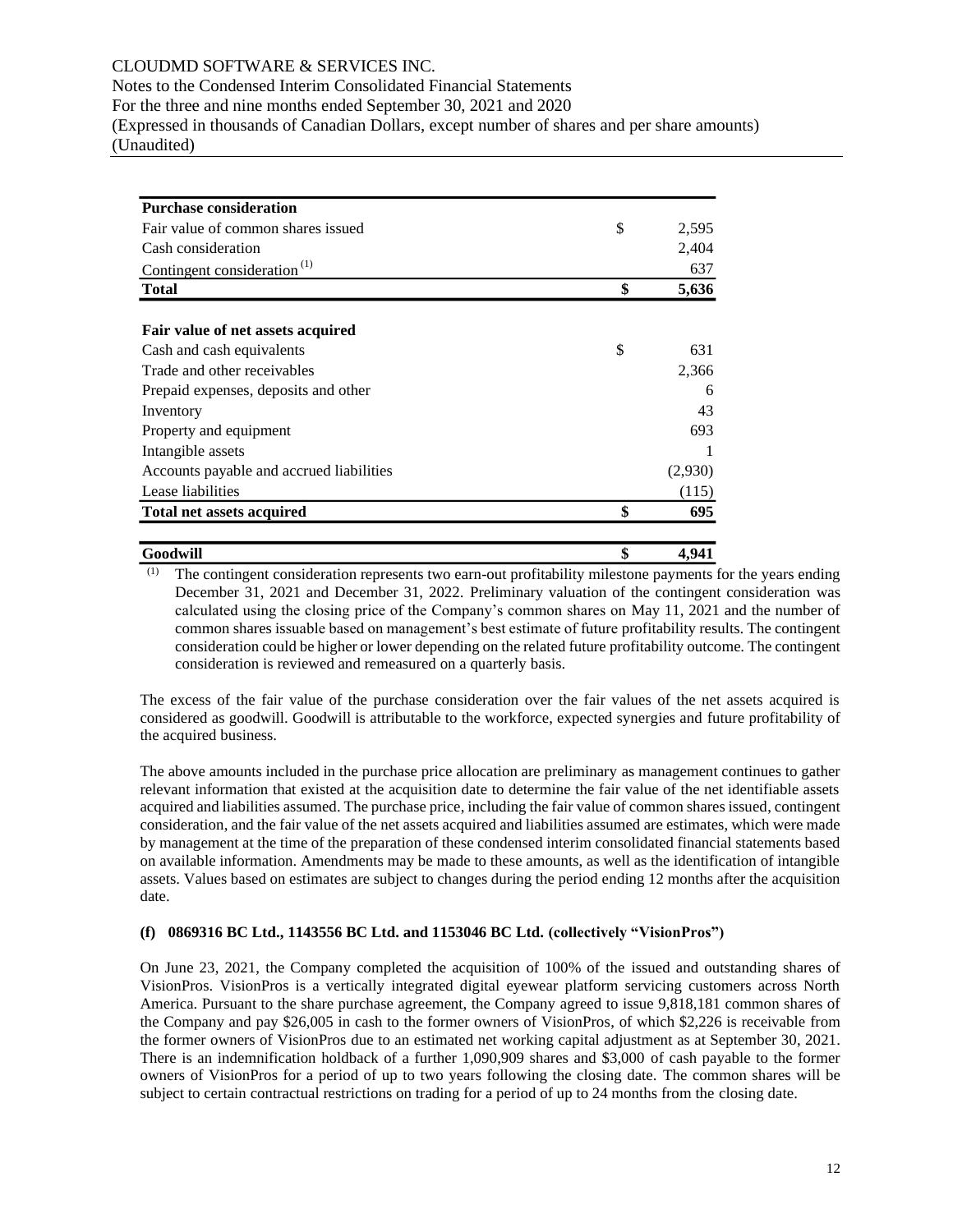The purchase price, determined by the fair value of the consideration given at the date of the acquisition and the fair value of the net assets acquired on the date of the acquisition, was as follows:

| <b>Purchase consideration</b>            |                |
|------------------------------------------|----------------|
| Fair value of common shares issued       | \$<br>13,511   |
| Cash consideration                       | 23,779         |
| Shares under escrow                      | 1,501          |
| Indemnification holdback                 | 3,000          |
| Contingent consideration <sup>(1)</sup>  | 4,786          |
| <b>Total</b>                             | \$<br>46,577   |
|                                          |                |
| Fair value of net assets acquired        |                |
| Cash and cash equivalents                | \$<br>161      |
| Trade and other receivables              | 1,602          |
| Prepaid expenses, deposits and other     | 35             |
| Inventory                                | 2,622          |
| Property and equipment                   | 770            |
| Intangible assets                        |                |
| Accounts payable and accrued liabilities | (6,657)        |
| Lease liabilities                        | (43)           |
| Long-term debt                           | (60)           |
| Total net assets acquired                | \$<br>(1, 568) |
| Goodwill                                 | \$<br>48,145   |

(1) The contingent consideration represents two earn-out revenue-based milestone payments for the years ending December 31, 2021 and December 31, 2022. The contingent consideration can be settled using cash or common shares at the Company's discretion. Preliminary valuation of the contingent consideration was calculated using the expected cash outflow based on management's best estimate of future revenue-based results. The contingent consideration could be higher or lower depending on the related future revenuebased outcome. The contingent consideration is reviewed and remeasured on a quarterly basis.

The excess of the fair value of the purchase consideration over the fair values of the net assets acquired is considered as goodwill. Goodwill is attributable to the workforce, expected synergies and future profitability of the acquired business.

The above amounts included in the purchase price allocation are preliminary as management continues to gather relevant information that existed at the acquisition date to determine the fair value of the net identifiable assets acquired and liabilities assumed. The purchase price, including the fair value of common shares issued, contingent consideration, and the fair value of the net assets acquired and liabilities assumed are estimates, which were made by management at the time of the preparation of these condensed interim consolidated financial statements based on available information. Amendments may be made to these amounts, as well as the identification of intangible assets. Values based on estimates are subject to changes during the period ending 12 months after the acquisition date.

#### **(g) Oncidium Inc. ("Oncidium")**

On June 25, 2021, the Company completed the acquisition of 100% of issued and outstanding share of Oncidium. Inc. Oncidium is a Canadian healthcare provider to employers. Pursuant to the share purchase agreement, the Company issued 16,521,739 common shares on June 25, 2021 and paid \$28,976 in cash to the former owners of Oncidium. There is a working capital holdback of \$500 of cash payable to the former owners. The common shares will be subject to certain contractual restrictions on trading for a period of up to 30 months from the closing date.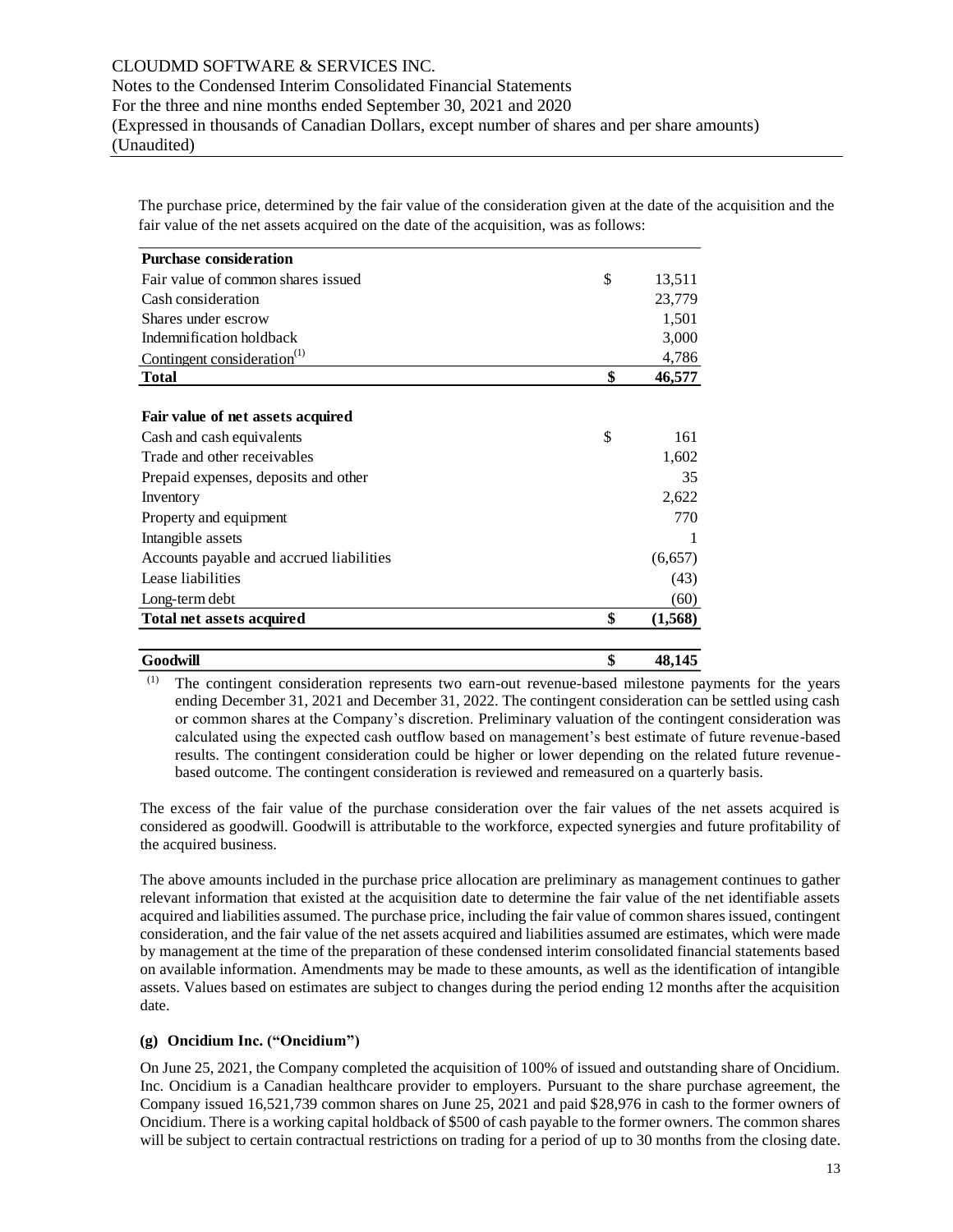The purchase price, determined by the fair value of the consideration given at the date of the acquisition and the fair value of the net assets acquired on the date of the acquisition, was as follows:

| <b>Purchase consideration</b>            |              |
|------------------------------------------|--------------|
| Fair value of common shares issued       | \$<br>25,157 |
| Cash consideration                       | 28,976       |
| Working capital holdback                 | 500          |
| Contingent consideration $^{(1)}$        | 26,702       |
| <b>Total</b>                             | \$<br>81,335 |
| Fair value of net assets acquired        |              |
| Cash and cash equivalents                | \$<br>1,560  |
| Trade and other receivables              | 8,033        |
| Prepaid expenses, deposits and other     | 1,506        |
| Property and equipment                   | 4,061        |
| Intangible assets                        | 1,384        |
| Deferred tax assets                      | 2,500        |
| Goodwill                                 | 23,430       |
| Accounts payable and accrued liabilities | (12,306)     |
| Lease liabilities                        | (3,680)      |
| <b>Total net assets acquired</b>         | \$<br>26,488 |
| Goodwill                                 | \$<br>54,847 |

(1) The contingent consideration represents three revenue and three profitability earn-out milestone payments for the years ending December 31, 2021, December 31, 2022 and December 31, 2023. The contingent consideration can be settled using cash or common shares at the Company's discretion. Preliminary valuation of the contingent consideration was calculated using the expected cash outflow based on management's best estimate of future revenue and profitability results. The contingent consideration could be higher or lower depending on the related future revenue and profitability outcome. The contingent consideration is reviewed and remeasured on a quarterly basis.

The excess of the fair value of the purchase consideration over the fair values of the net assets acquired is considered as goodwill. Goodwill is attributable to the workforce, expected synergies and future profitability of the acquired business.

The above amounts included in the purchase price allocation are preliminary as management continues to gather relevant information that existed at the acquisition date to determine the fair value of the net identifiable assets acquired and liabilities assumed. The purchase price, including the fair value of common shares issued, contingent consideration, and the fair value of the assets acquired and liabilities assumed are estimates, which were made by management at the time of the preparation of these condensed interim consolidated financial statements based on available information. Amendments may be made to these amounts, as well as the identification of intangible assets. Values based on estimates are subject to changes during the period ending 12 months after the acquisition date.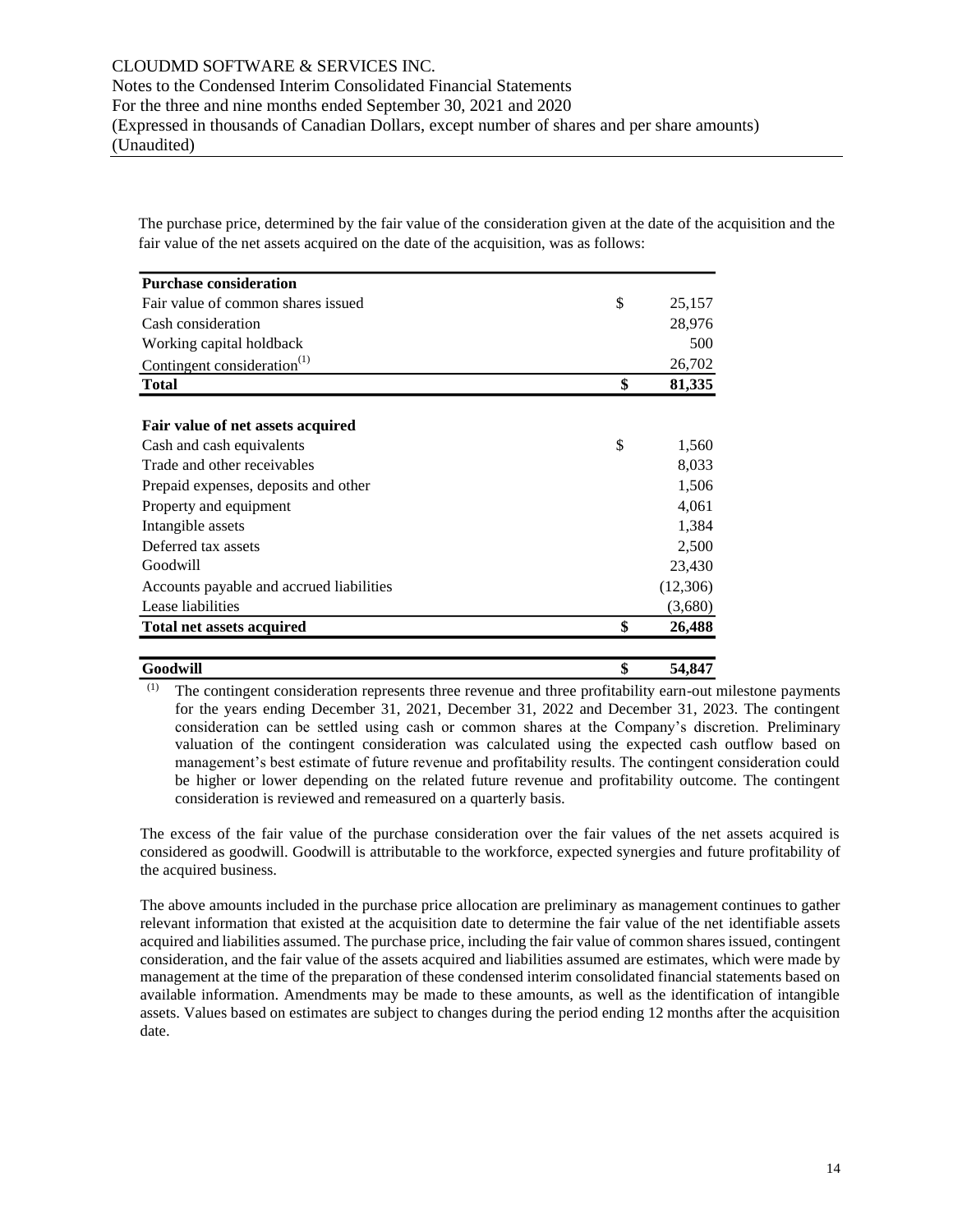# **4. INVESTMENT IN JOINT VENTURE**

On February 8, 2021, the Company acquired 51% of the issued and outstanding shares in West Mississauga Medical Ltd. ("West Mississauga"), a joint venture providing comprehensive family medicine and a specialist medical clinic with 8 family doctors and 4 specialists serving over 100,000 patients. Ownership was acquired in exchange for the issuance of 74,074 common shares on February 8, 2021 and the payment of \$181 in cash. Under the terms of the shareholder agreement, CloudMD is able to appoint one of two directors of West Mississauga and all critical decisions require unanimous consent of the shareholders of West Mississauga. West Mississauga is structured as a separate vehicle and the Company has a residual interest in the net assets of West Mississauga. As a result, the Company treated its investment of West Mississauga as a joint venture and is accounted for using the equity method.

The activities of the Company's investment in West Mississauga Medical Ltd. during the period were as follows:

| Balance, January 1, 2021           |      |
|------------------------------------|------|
| Investment in joint venture        | 310. |
| Share in profits for the period    |      |
| <b>Balance, September 30, 2021</b> | 319  |

# **5. REVENUE**

|                             |   |                       |      | Three months ended    | Nine months ended     |  |                              |  |  |  |  |
|-----------------------------|---|-----------------------|------|-----------------------|-----------------------|--|------------------------------|--|--|--|--|
|                             |   | September 30,<br>2021 |      | September 30,<br>2020 | September 30,<br>2021 |  | September 30,<br><b>2020</b> |  |  |  |  |
| Clinics & pharmacies        |   | 9,553                 | - \$ | 2,900                 | \$<br>19.928          |  | 7,860                        |  |  |  |  |
| Digital health solutions    |   | 10,039                |      | 459                   | 16,471                |  | 1,345                        |  |  |  |  |
| Enterprise health solutions |   | 19.570                |      |                       | 27,197                |  |                              |  |  |  |  |
| <b>Total revenues</b>       | S | 39,162                |      | 3.359                 | 63,596                |  | 9.205                        |  |  |  |  |

#### **6. EXPENSES BY NATURE**

|                                        |                      | Three months ended | Nine months ended |               |  |  |  |
|----------------------------------------|----------------------|--------------------|-------------------|---------------|--|--|--|
|                                        | September 30,        | September 30,      | September 30,     | September 30, |  |  |  |
|                                        | 2021                 | 2020               | 2021              | 2020          |  |  |  |
| Cost of sales and other                | 31,767 $\frac{1}{2}$ | 3,770 \$           | 54,908 \$         | 9,770         |  |  |  |
| Wages and employee benefits            | 8,611                | 1,448              | 16,870            | 3,976         |  |  |  |
| Share-based compensation               | 1,543                | 559                | 4,576             | 1,508         |  |  |  |
| Amortization of intangible assets      | 307                  | 63                 | 758               | 186           |  |  |  |
| Depreciation of property and equipment | 776                  | 199                | 1.843             | 487           |  |  |  |
| <b>Total</b>                           | 43,004 \$            | $6,039$ \$         | 78,955 \$         | 15.927        |  |  |  |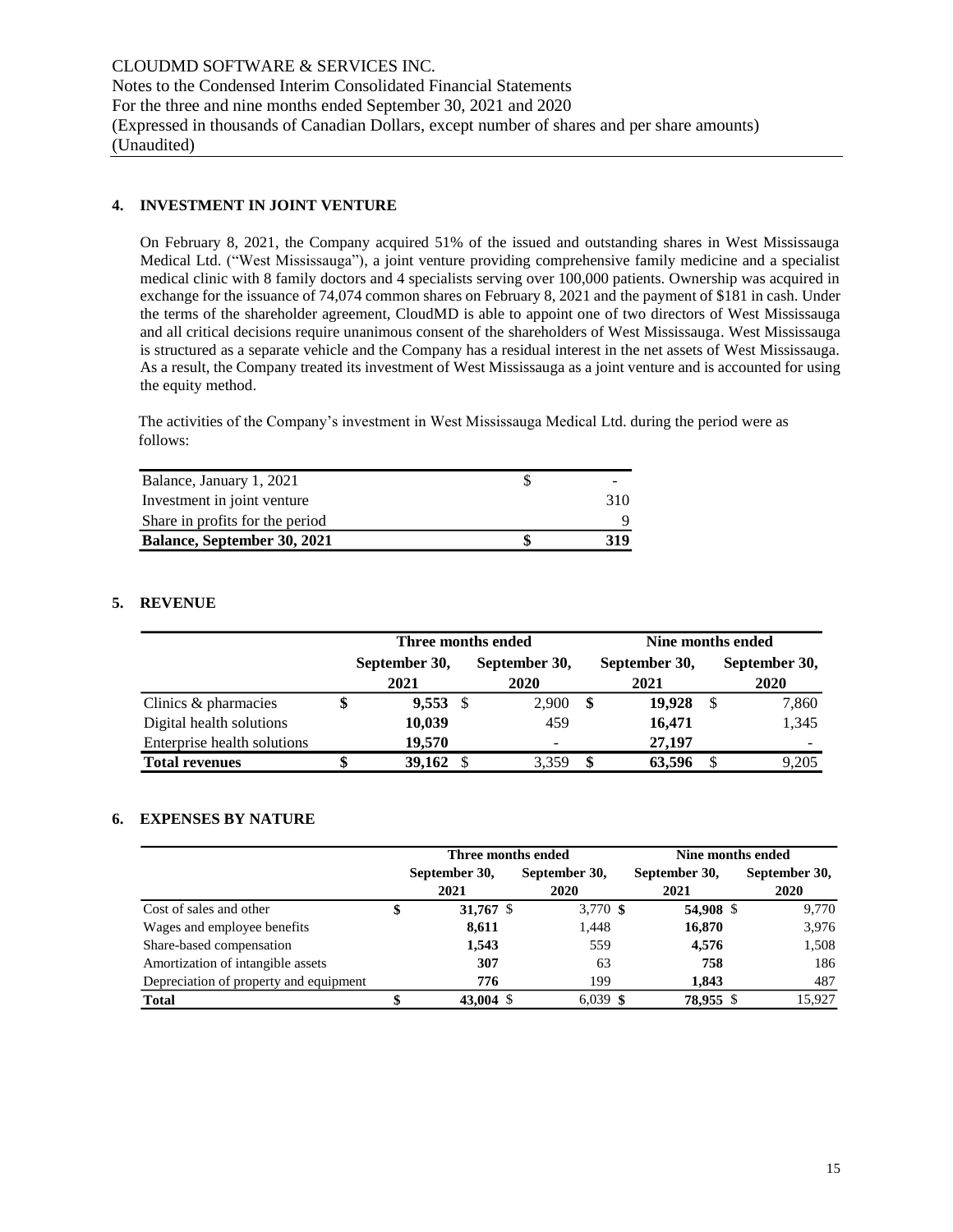# CLOUDMD SOFTWARE & SERVICES INC.

Notes to the Condensed Interim Consolidated Financial Statements For the three and nine months ended September 30, 2021 and 2020 (Expressed in thousands of Canadian Dollars, except number of shares and per share amounts)

(Unaudited)

# **7. PROPERTY AND EQUIPMENT**

|                                   | <b>Equipment and</b> |               |                  | Leasehold     |              | Right-of-use  |             |              |
|-----------------------------------|----------------------|---------------|------------------|---------------|--------------|---------------|-------------|--------------|
|                                   | other                |               | <b>Computers</b> |               | improvements |               | assets      | <b>Total</b> |
| Cost                              |                      |               |                  |               |              |               |             |              |
| \$<br>Balance, January 1, 2020    | 167                  | $\mathbf{\$}$ | 31               | $\mathbb{S}$  | 81           | $\mathcal{S}$ | 2,725 \$    | 3,004        |
| Business combinations             | 370                  |               | 37               |               | 892          |               | 1.570       | 2,869        |
| <b>Additions</b>                  | 59                   |               | 28               |               | 63           |               | 1,034       | 1,184        |
| Disposals                         | (2)                  |               | (1)              |               | (6)          |               |             | (9)          |
| Foreign exchange differences      | (2)                  |               |                  |               | (6)          |               |             | (8)          |
| Balance, December 31, 2020        | 592                  |               | 95               |               | 1,024        |               | 5,329       | 7,040        |
| Business combinations             | 1,279                |               | 193              |               | 243          |               | 4,326       | 6,041        |
| <b>Additions</b>                  | 204                  |               | 265              |               | 54           |               | 1,736       | 2,259        |
| Disposals                         |                      |               |                  |               |              |               | (34)        | (34)         |
| Foreign exchange differences      | (3)                  |               |                  |               |              |               |             | (3)          |
| \$<br>Balance, September 30, 2021 | $2,072$ \$           |               | 553              | $\mathbf{\$}$ | 1,321        | \$            | $11,357$ \$ | 15,303       |
|                                   |                      |               |                  |               |              |               |             |              |
| <b>Accumulated Depreciation</b>   |                      |               |                  |               |              |               |             |              |
| \$<br>Balance, January 1, 2020    | 22S                  |               | 12               | $\mathcal{S}$ | 17S          |               | 345 \$      | 396          |
| Depreciation                      | 72                   |               | 28               |               | 111          |               | 648         | 859          |
| Disposals                         | (2)                  |               | (1)              |               | (4)          |               |             | (7)          |
| Balance, December 31, 2020        | 92                   |               | 39               |               | 124          |               | 993         | 1,248        |
| Depreciation                      | 268                  |               | 69               |               | 164          |               | 1,342       | 1,843        |
| Disposals                         |                      |               |                  |               |              |               | (23)        | (23)         |
| \$<br>Balance, September 30, 2021 | $360*$               |               | 108              | \$            | 288          | \$            | $2,312$ \$  | 3,068        |
| <b>Net Book Value</b>             |                      |               |                  |               |              |               |             |              |
| At December 31, 2020<br>\$        | 500                  | -\$           | 56               | \$            | 900 \$       |               | 4,336 \$    | 5,792        |
| \$<br>At September 30, 2021       | 1,712                | \$            | 445              | \$            | 1,033        | \$            | $9,045$ \$  | 12.235       |

For the three and nine months ended September 30, 2021, the Company recorded depreciation expense of \$776 and \$1,843 (2020 – \$199 and \$487) within expenses.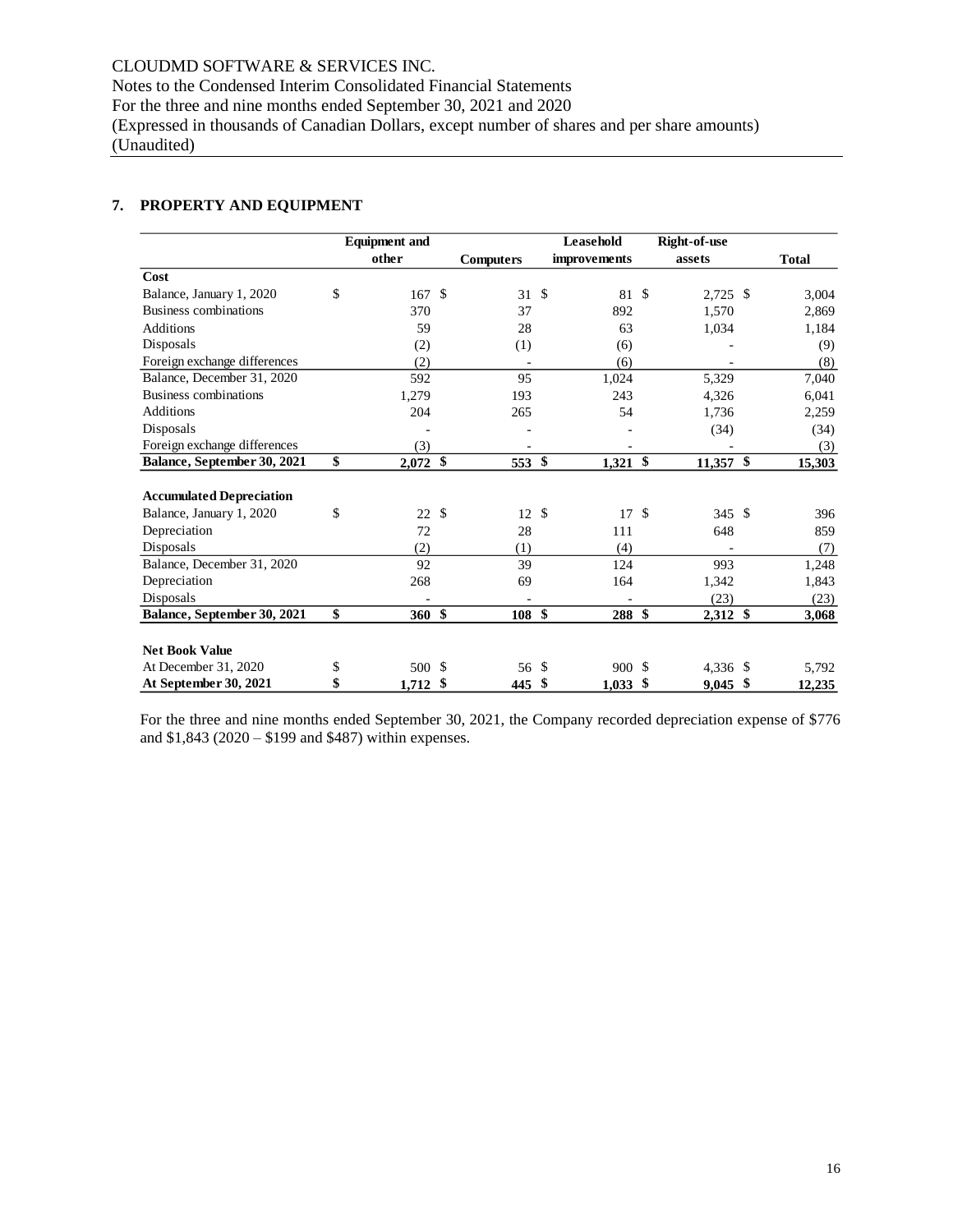# **8. GOODWILL AND INTANGIBLE ASSETS**

|                                 |                 |               |                          |               |                          |     |            |     |                |    | <b>Total</b> |                          |
|---------------------------------|-----------------|---------------|--------------------------|---------------|--------------------------|-----|------------|-----|----------------|----|--------------|--------------------------|
|                                 | <b>Customer</b> |               | Content                  |               |                          |     | Technology |     | Assets under   |    | intangible   |                          |
|                                 | relationships   |               | <b>Licenses</b>          |               | <b>Brands</b>            |     | platforms  |     | development    |    | assets       | Goodwill                 |
| Cost                            |                 |               |                          |               |                          |     |            |     |                |    |              |                          |
| Balance, January 1, 2020        | \$<br>1.368     | <sup>\$</sup> | $\overline{\phantom{a}}$ | \$            | $\overline{\phantom{a}}$ | \$  | 885        | -\$ | $\blacksquare$ | S  | $2,253$ \$   | 9,498                    |
| Business combinations           | 209             |               | 90                       |               | 737                      |     | 5,557      |     |                |    | 6,593        | 34,761                   |
| <b>Additions</b>                | 5               |               | $\overline{\phantom{a}}$ |               |                          |     | 5          |     |                |    | 10           | $\overline{\phantom{a}}$ |
| Balance, December 31, 2020      | 1,582           |               | 90                       |               | 737                      |     | 6,447      |     |                |    | 8,856        | 44,259                   |
| Business combinations           | 1,496           |               |                          |               |                          |     | 525        |     | 327            |    | 2,348        | 160,924                  |
| <b>Additions</b>                | 387             |               | $\overline{\phantom{a}}$ |               |                          |     | 1,254      |     | 399            |    | 2,040        |                          |
| Balance, September 30, 2021     | \$<br>3,465     | \$            | 90                       | \$            | 737                      | \$  | $8,226$ \$ |     | $726*$         |    | $13,244$ \$  | 205,183                  |
| <b>Accumulated Amortization</b> |                 |               |                          |               |                          |     |            |     |                |    |              |                          |
| Balance, January 1, 2020        | \$<br>75        | \$            |                          | $-$ \$        | $\sim$                   | \$  | 82 \$      |     | ٠              | \$ | 157 \$       |                          |
| Amortization                    | 148             |               |                          |               |                          |     | 367        |     |                |    | 515          |                          |
| Balance, December 31, 2020      | 223             |               |                          |               |                          |     | 449        |     |                |    | 672          |                          |
| Amortization                    | 213             |               |                          |               |                          |     | 545        |     |                |    | 758          |                          |
| Balance, September 30, 2021     | \$<br>436       | \$            | ٠                        | \$            | $\blacksquare$           | \$  | 994 \$     |     | ۰.             | \$ | $1,430$ \$   |                          |
| <b>Net Book Value</b>           |                 |               |                          |               |                          |     |            |     |                |    |              |                          |
| At December 31, 2020            | \$<br>1,359     | <sup>\$</sup> | 90                       | <sup>\$</sup> | 737                      | \$. | 5,998 \$   |     | ٠              | S  | 8,184 \$     | 44,259                   |
| At September 30, 2021           | 3,029           | S             | 90                       | \$            | 737                      | S   | 7,232      | \$  | 726 \$         |    | 11,814 \$    | 205,183                  |

For the three and nine months ended September 30, 2021, the Company recorded amortization expense of \$307 and \$758 (2020 – \$63 and \$186) within expenses.

The Company did not identify any indicators of impairment for the three and nine months ended September 30, 2021.

## **9. LONG-TERM DEBT**

|                                               |                             |                   |     | September 30, | December 31, |     |  |
|-----------------------------------------------|-----------------------------|-------------------|-----|---------------|--------------|-----|--|
|                                               | Interest rate               | <b>Maturity</b>   |     | 2021          | 2020         |     |  |
|                                               | 3.20%                       | October 31, 2026  | -\$ | 164 $\sqrt$   |              | 186 |  |
| Fixed interest rate bank loans <sup>(1)</sup> | 3.35%                       | December 31, 2022 |     | 1,375         | 1,559        |     |  |
|                                               | 3.97%                       | October 31, 2026  |     | 165           |              | 187 |  |
|                                               | CDOR +3.50% <sup>(2)</sup>  | June 30, 2024     |     | 23,107        |              | 338 |  |
| Variable interest rate bank loans             | Prime +1.00% <sup>(3)</sup> | April 30, 2023    |     | 119           |              | 175 |  |
|                                               | Prime $+0.50\%$             |                   |     |               |              | 95  |  |
| Interest free loans                           |                             |                   |     |               |              |     |  |
| <b>RRRF</b> Loan                              |                             |                   |     |               |              | 38  |  |
| CEBA Loan                                     |                             |                   |     | 60            |              | 68  |  |
| <b>Balance</b>                                |                             |                   |     | 24,990        | 2,646        |     |  |
| Current portion                               |                             |                   |     | 2,408         |              | 619 |  |
| Long-term portion                             |                             |                   | \$  | 22,582 \$     | 2,027        |     |  |

<sup>(1)</sup> The fixed interest rate bank loans are secured by first ranking security interest over all property of CloudMD and certain subsidiaries for a maximum guarantee amount of \$3,414.

 $^{(2)}$  As at September 30, 2021, the interest rate for the variable interest rate bank loan was 4.19%.

 $^{(3)}$  As at September 30, 2021, the interest rate for the variable interest rate bank loan was 3.45%.

Effective June 25, 2021, the Company, through its subsidiary Oncidium, established credit facilities of up to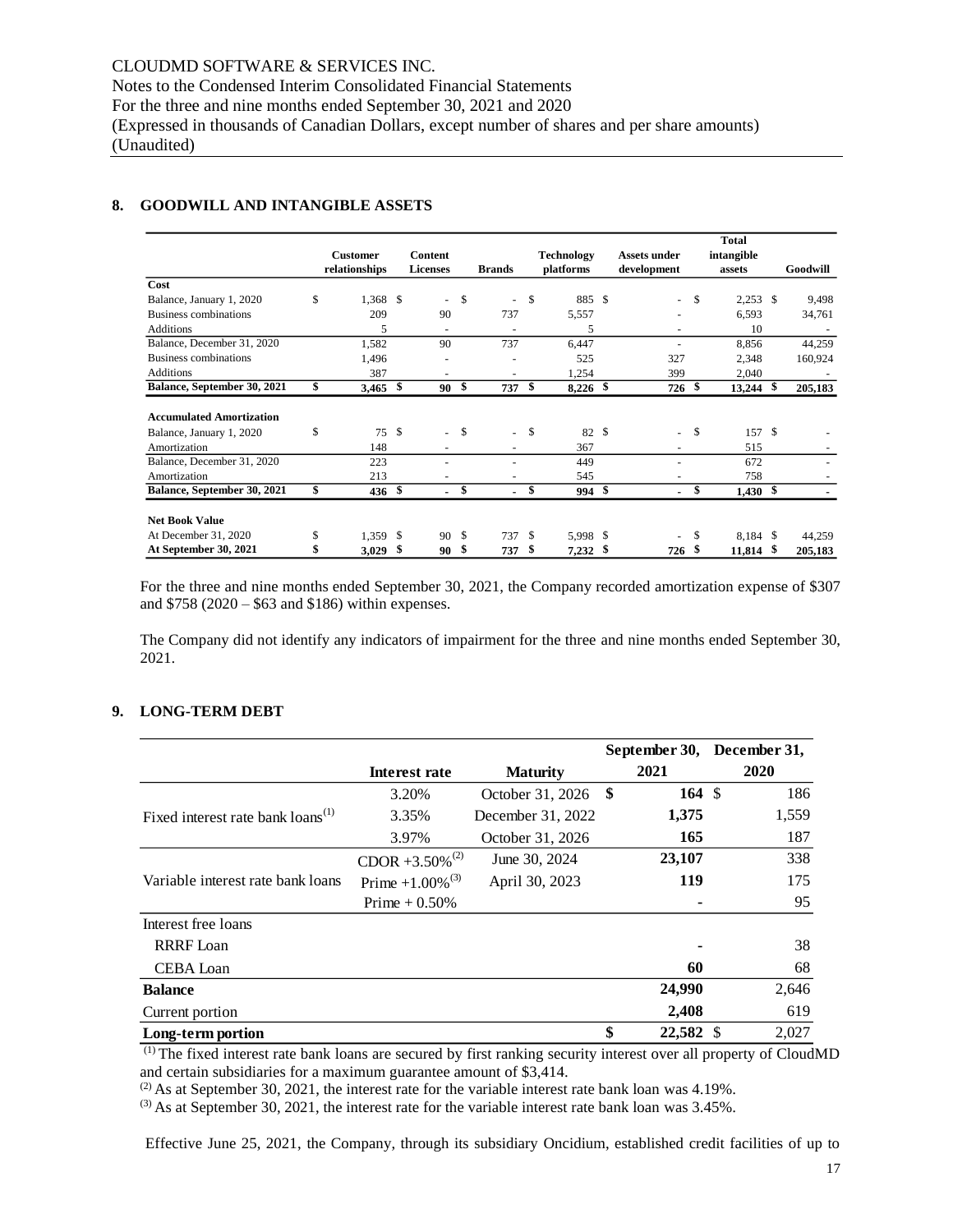\$62,000 (the "Facilities") comprised of the following:

- (1) Revolver Facility of \$3,000; and,
- (2) Term Facility of \$59,000.

The Facilities mature three years from the date the funds are drawn. Interest accrues daily on advances at the applicable Canadian Dealer Offered Rate ("CDOR") plus a margin of between 2.0% and 3.5% dependent upon certain financial ratios. The fair value of the long-term debt approximates its carrying value.

As at September 30, 2021, the Company was in compliant with all financial covenants.

The debt is secured by a first-ranking security interest on all of Oncidium's present and after-acquired assets.

#### 10. **CONTINGENT CONSIDERATION**

The following table shows a reconciliation of the contingent consideration liability:

| <b>Contingent consideration, December 31, 2019</b> | \$           |
|----------------------------------------------------|--------------|
| Contingent consideration for business combinations | 1,470        |
| Change in fair value                               | (140)        |
| Contingent consideration, December 31, 2020        | 1,330        |
| Contingent consideration for business combinations | 32,857       |
| Payment of contingent consideration                | (135)        |
| Accretion expense                                  | 307          |
| Change in fair value                               | (966)        |
| Contingent consideration, September 30, 2021       | 33,393       |
| Current portion                                    | 14,919       |
| Long-term portion                                  | \$<br>18,474 |

The estimated amounts payable related to the contingent consideration is measured at fair value based on unobservable inputs and is considered a Level 3 financial instrument. The determination of the fair value of contingent consideration is primarily driven by the Company's estimates of the respective acquired entities in achieving milestones based on financial targets and could be higher or lower depending on the related future performance outcome. Significant increases or decreases in related financial measures would result in a higher or lower fair value of the contingent consideration liability, while significant increases or decreases in the discount rate and performance risk would result in a lower or higher fair value of the liability.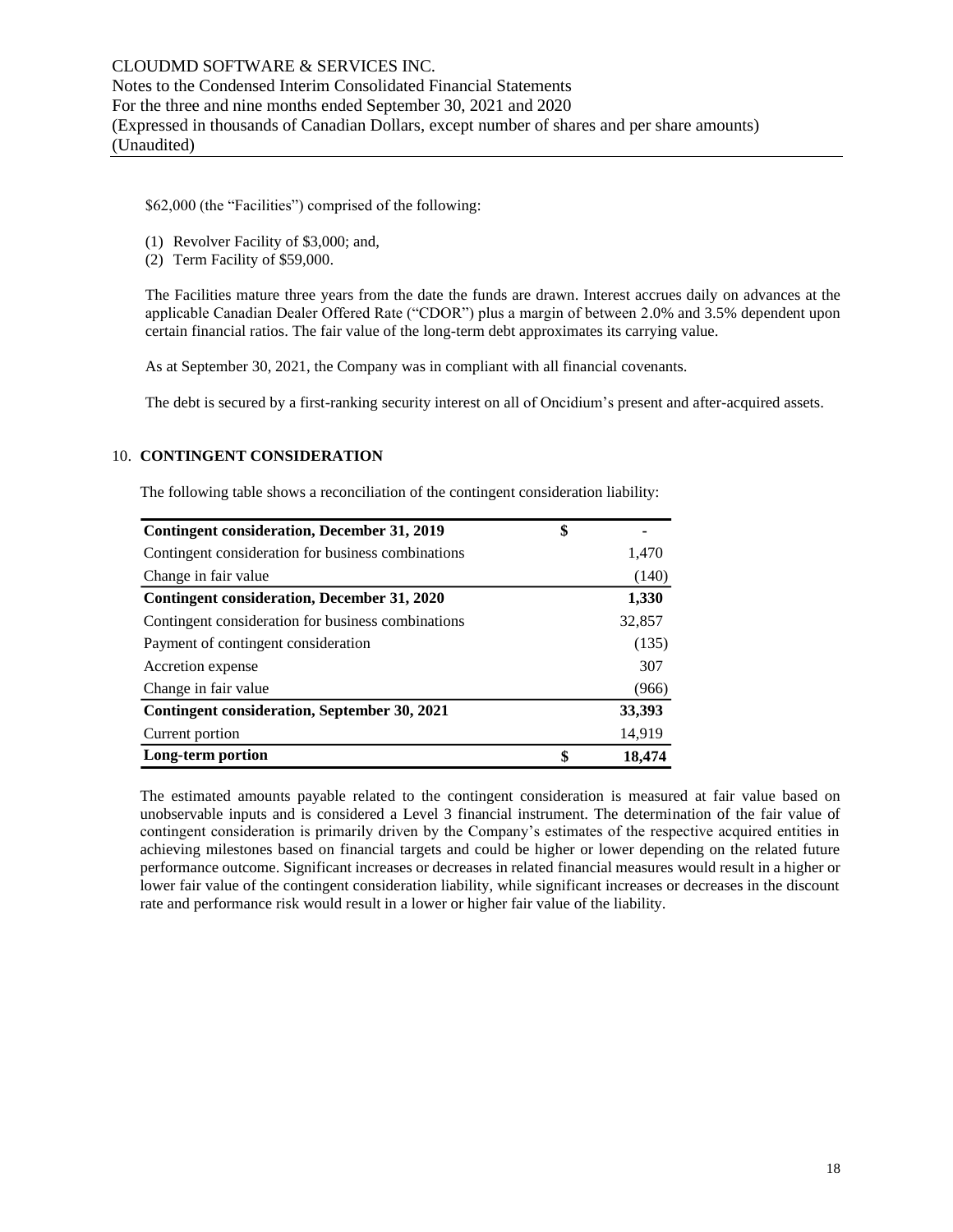# **11. LEASES**

The Company leases various office, clinic, and pharmacy spaces for its operations. The Company also subleases certain excess space to a third party.

#### **(a) As a lessee**

The following is a continuity schedule of the Company's lease liabilities:

| Balance, December 31, 2019            | \$<br>2,438 |
|---------------------------------------|-------------|
| Lease renewal                         | 1,034       |
| Additions from business combinations  | 1,806       |
| Interest expense on lease liabilities | 140         |
| Lease payments                        | (754)       |
| Balance, December 31, 2020            | 4,664       |
| Additions                             | 1,708       |
| Additions from business combinations  | 4,283       |
| Interest expense on lease liabilities | 211         |
| Lease payments                        | (1,527)     |
| Lease terminations                    | (11)        |
| Balance, September 30, 2021           | 9,328       |
| Current portion                       | 2,139       |
| Long-term portion                     | \$<br>7,189 |

The following is a breakdown of contractual undiscounted cash flows for lease liabilities by maturities as at September 30, 2021:

|                      | September 30, |
|----------------------|---------------|
|                      | 2021          |
| Less than one year   | 2,452         |
| One to five years    | 6,766         |
| More than five years | 1,054         |
| <b>Total</b>         | 10.272        |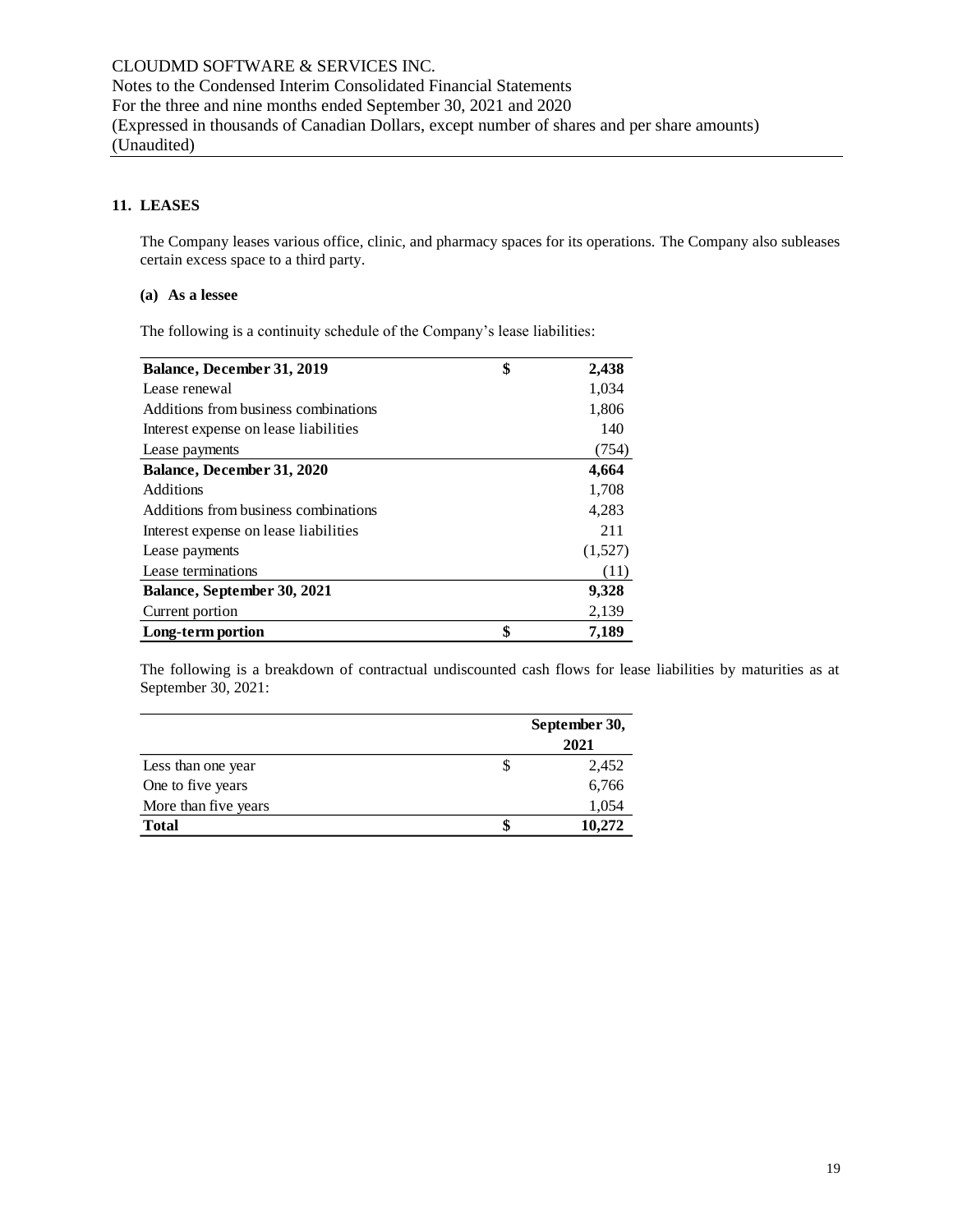# **12. RELATED PARTY TRANSACTIONS**

Related parties include key management, the Board of Directors, close family members and enterprises which are controlled by these individuals. The below transactions are in the normal course of business and are measured at the exchange amount, which is the amount of consideration established and agreed to by the related parties.

Remuneration of key management and Board of Directors:

|                          | Three months ended          |            |  |      |    | Nine months ended           |  |       |  |
|--------------------------|-----------------------------|------------|--|------|----|-----------------------------|--|-------|--|
|                          | September 30, September 30, |            |  |      |    | September 30, September 30, |  |       |  |
|                          |                             | 2021       |  | 2020 |    | 2021                        |  | 2020  |  |
| Cash-based compensation  |                             | <b>333</b> |  | 204  | \$ | $1,176$ \$                  |  | 521   |  |
| Share-based compensation |                             | 1.311      |  | 231  |    | 2.559                       |  | 644   |  |
| <b>Total</b>             |                             | 1.644      |  | 435  |    | 3.735                       |  | .,165 |  |

#### **13. SHARE CAPITAL**

# **(a) Authorized:** unlimited common shares without par value

#### **(b) Issued and outstanding**

The following is a summary of share capital activities:

|                                               | Number of         | Share   |
|-----------------------------------------------|-------------------|---------|
|                                               | common shares     | capital |
| Balance, December 31, 2019                    | 81,213,470 \$     | 16,792  |
| Shares issued for business combinations       | 11,640,219        | 16,994  |
| Shares issued for settlement of Livecare debt | 1,500,000         | 578     |
| Private placements                            | 6,298,615         | 3,023   |
| Bought deal financing                         | 51,947,800        | 73,000  |
| Share issuance costs                          | 294,035           | (9,681) |
| Exercise of stock options                     | 1,928,250         | 2,066   |
| Exercise of warrants                          | 9,183,070         | 9,170   |
| Shares issued for services                    | 900,000           | 409     |
| Balance, December 31, 2020                    | 164,905,459       | 112,351 |
| Shares issued for business combinations       | 35,809,217        | 51,916  |
| Shares issued for investment in joint venture | 74,074            | 129     |
| Shares issued for asset purchase              | 574,468           | 1,108   |
| Bought deal financing                         | 21,560,000        | 58,212  |
| Contingent shares issued                      | 568,182           | 1,461   |
| Share issuance costs                          |                   | (5,749) |
| Exercise of stock options                     | 2,161,500         | 2,040   |
| Exercise of restricted share units            | 256,000           | 470     |
| Exercise of warrants                          | 3,819,837         | 3,167   |
| Shares issued for services                    | 1,741,392         | 2,455   |
| Balance, September 30, 2021                   | 231,470,129<br>\$ | 227,560 |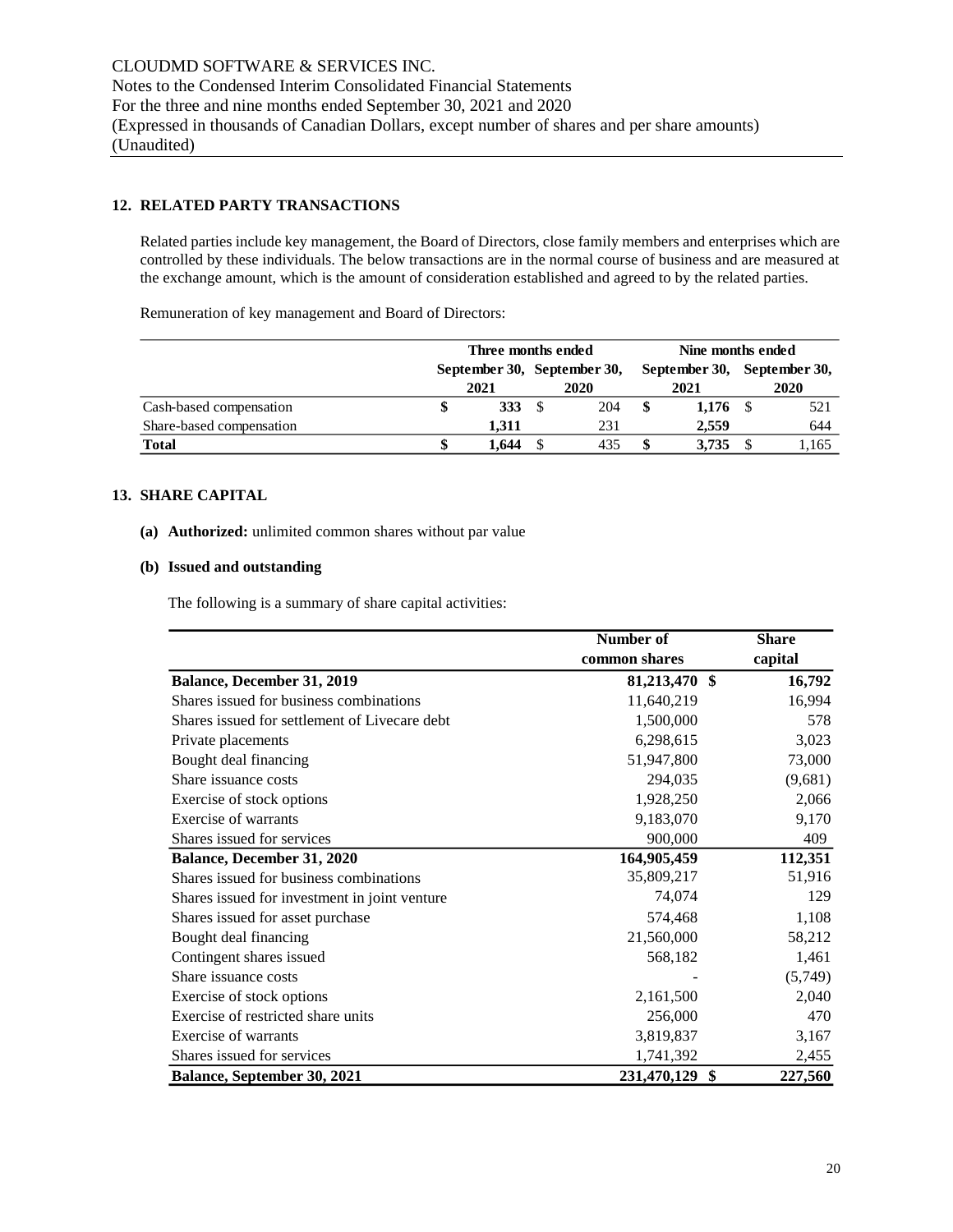# **(c) Bought deal financing**

|            |             |                         |                          |                   | <b>Share</b>      | Agent<br>warrants |                          |
|------------|-------------|-------------------------|--------------------------|-------------------|-------------------|-------------------|--------------------------|
|            | Type        | <b>Shares</b><br>issued | <b>Exercise</b><br>price | Gross<br>proceeds | issuance<br>costs | issued $(1)$      | <b>Exercise</b><br>price |
| March 2021 | Bought deal | 21,560,000 \$ 2.70      |                          | 58.212<br>S.      | 5.749             | 1.509.200         | 2.70                     |

 $\overline{^{(1)}}$  Each warrant is exercisable to acquire one common share of the Company for a period of 2 years from the closing date of the offering.

#### **(d) Agents' warrants**

The following is a summary of agents' warrants activities during the nine months ended September 30, 2021:

|                                                | Number of<br>Agents' | Weighted<br><b>Average Exercise</b> |
|------------------------------------------------|----------------------|-------------------------------------|
|                                                | <b>Warrants</b>      | <b>Price</b>                        |
| <b>Balance outstanding, December 31, 2019</b>  | 501,520 \$           | 0.76                                |
| <b>Issued</b>                                  | 4,473,447            | 1.35                                |
| Exercised                                      | (3,131,096)          | (0.91)                              |
| <b>Balance outstanding, December 31, 2020</b>  | 1,843,871            | 1.94                                |
| <b>Issued</b>                                  | 1,509,200            | 2.70                                |
| Exercised                                      | (3,437)              | (0.48)                              |
| <b>Balance outstanding, September 30, 2021</b> | 3,349,634 \$         | 2.28                                |

As at September 30, 2021, the Company had the following agents' warrants outstanding, all of which were exercisable:

|                                                                 | Agents' warrants outstanding |                  |                |  |  |  |  |  |  |  |  |
|-----------------------------------------------------------------|------------------------------|------------------|----------------|--|--|--|--|--|--|--|--|
|                                                                 | Number of                    | Weighted average | Weighted       |  |  |  |  |  |  |  |  |
| Range of exercise prices agents' warrants remaining contractual |                              |                  | average        |  |  |  |  |  |  |  |  |
|                                                                 | outstanding                  | life (years)     | exercise price |  |  |  |  |  |  |  |  |
| \$0.00 to \$0.50                                                | 22,676                       | 0.47             | 0.48<br>S      |  |  |  |  |  |  |  |  |
| \$0.51 to \$1.00                                                | 149,504                      | 0.67             | 1.00           |  |  |  |  |  |  |  |  |
| \$1.01 to \$1.50                                                | 581,504                      | 0.98             | 1.38           |  |  |  |  |  |  |  |  |
| \$2.01 to \$2.50                                                | 1,086,750                    | 1.11             | 2.40           |  |  |  |  |  |  |  |  |
| \$2.51 to \$3.00                                                | 1,509,200                    | 1.44             | 2.70           |  |  |  |  |  |  |  |  |
|                                                                 | 3,349,634                    |                  |                |  |  |  |  |  |  |  |  |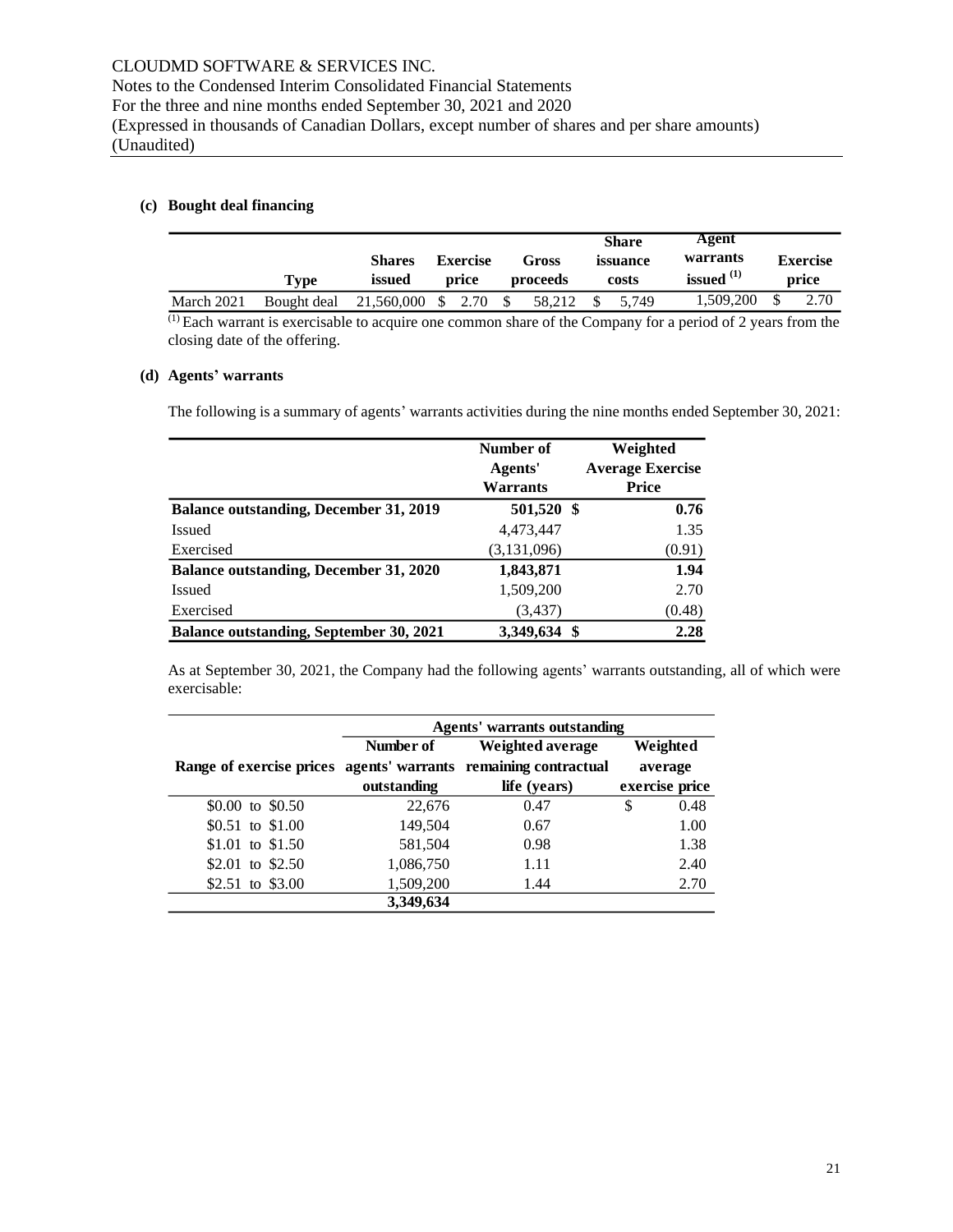#### **(e) Shareholders' warrants**

The following is a summary of shareholders' warrants activities during the nine months ended September 30, 2021:

|                                                | Number of<br>Shareholders'<br>Warrants |   | Weighted<br>Average<br><b>Exercise Price</b> |  |  |  |
|------------------------------------------------|----------------------------------------|---|----------------------------------------------|--|--|--|
| <b>Balance outstanding, December 31, 2019</b>  | 4,492,344 \$                           |   | 0.80                                         |  |  |  |
| <b>Issued</b>                                  | 13,828,206                             |   |                                              |  |  |  |
| Exercised                                      | (6,051,974)                            |   | (0.83)                                       |  |  |  |
| Balance outstanding, December 31, 2020         | 12,268,576                             |   | 0.93                                         |  |  |  |
| <b>Issued</b>                                  |                                        |   |                                              |  |  |  |
| Exercised                                      | (3,816,400)                            |   | (0.83)                                       |  |  |  |
| Expired                                        | (230,769)                              |   | (1.00)                                       |  |  |  |
| <b>Balance outstanding, September 30, 2021</b> | 8,221,407                              | S | 0.98                                         |  |  |  |

As at September 30, 2021, the Company has 8,221,407 shareholders' warrants outstanding with the exercise price ranging from \$0.51 to \$1.00, the weighted average exercise price and remaining contractual life is \$0.98 and 0.66 years, respectively. The shareholders' warrants have a fair value of \$nil, valued using the residual value method.

#### **(f) Shares under trading restrictions**

As at September 30, 2021, the Company has issued 42,163,824 common shares that were subject to trading restrictions (December 31, 2020 – 18,263,173).

#### **(g) Stock options**

The following is a summary of activity in the Company's incentive stock option plan:

|                                                | Number of<br><b>Stock Options</b> | <b>Weighted Average</b><br><b>Exercise Price</b> |  |  |  |
|------------------------------------------------|-----------------------------------|--------------------------------------------------|--|--|--|
| <b>Balance outstanding, December 31, 2019</b>  | 5,250,000                         | S<br>0.60                                        |  |  |  |
| Granted                                        | 7,449,000                         | 1.30                                             |  |  |  |
| Exercised                                      | (1,928,250)                       | 0.53                                             |  |  |  |
| Forfeited                                      | (118,750)                         | 0.44                                             |  |  |  |
| <b>Balance outstanding, December 31, 2020</b>  | 10,652,000                        | 1.08                                             |  |  |  |
| Granted                                        | 1,985,000                         | 2.00                                             |  |  |  |
| Exercised                                      | (2,161,500)                       | 0.59                                             |  |  |  |
| Forfeited                                      | (150,000)                         | 1.91                                             |  |  |  |
| <b>Balance outstanding, September 30, 2021</b> | 10,325,500                        | 1.34<br>S                                        |  |  |  |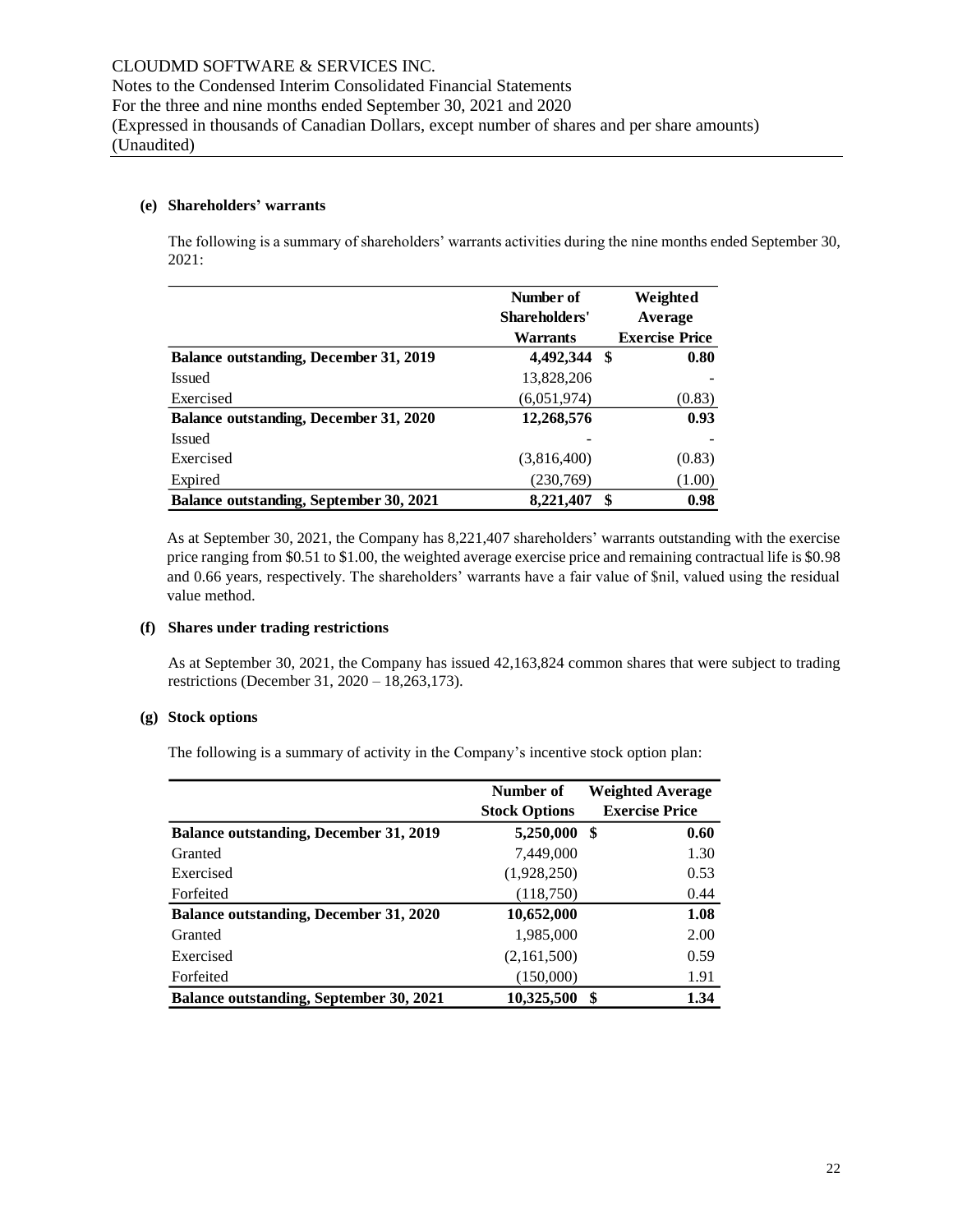|                                                                    |        |                                                           | <b>Options exercisable</b>            |    |                                     |                                       |            |  |
|--------------------------------------------------------------------|--------|-----------------------------------------------------------|---------------------------------------|----|-------------------------------------|---------------------------------------|------------|--|
| Number of<br>Range of exercise<br>options<br>prices<br>outstanding |        | Weighted average<br>remaining contractual<br>life (years) | Weighted<br>average<br>exercise price |    | Number of<br>options<br>exercisable | Weighted<br>average<br>exercise price |            |  |
| \$0.00<br>to                                                       | \$0.50 | 3.017.500                                                 | 3.13                                  | \$ | 0.49                                | 2,857,750                             | 0.49<br>\$ |  |
| \$0.51<br>to                                                       | \$1.00 | 2,235,000                                                 | 3.04                                  |    | 0.73                                | 2,072,500                             | 0.73       |  |
| \$1.01<br>to                                                       | \$1.50 | 400,000                                                   | 3.91                                  |    | 1.38                                | 200,000                               | 1.38       |  |
| \$1.51<br>to                                                       | \$2.00 | 1.460.000                                                 | 4.32                                  |    | 1.78                                | 230,000                               | 2.00       |  |
| \$2.01<br>to                                                       | \$2.50 | 3,100,000                                                 | 4.19                                  |    | 2.36                                | 1,177,500                             | 2.29       |  |
| \$2.51<br>tΩ                                                       | \$3.00 | 113,000                                                   | 4.04                                  |    | 2.56                                | 56,500                                | 2.56       |  |
|                                                                    |        | 10,325,500                                                |                                       |    |                                     | 6,594,250                             |            |  |

As at September 30, 2021, the Company had the following stock options outstanding and exercisable:

The following weighted average assumptions were used in calculating the fair value of stock options granted during the period using the Black-Scholes model:

|                         |                       | Three months ended    |  |  |  |
|-------------------------|-----------------------|-----------------------|--|--|--|
|                         | September 30,<br>2021 | September 30,<br>2020 |  |  |  |
| Expected option life    | 5 years               | 5 years               |  |  |  |
| Risk-free interest rate | 1.11%                 | 0.35%                 |  |  |  |
| Dividend yield          | $0\%$                 | $0\%$                 |  |  |  |
| Volatility rate         | 60%                   | 100%                  |  |  |  |
| Forfeiture rate         | $0\%$                 | $0\%$                 |  |  |  |

#### **(h) Restricted Share Units ("RSU")**

The following is a summary of activity in the Company's RSU plan:

|                                                | Number of<br><b>Restricted</b><br><b>Share Units</b> |
|------------------------------------------------|------------------------------------------------------|
| Balance outstanding, December 31, 2020         |                                                      |
| Granted                                        | 936,000                                              |
| Exercised                                      | (256,000)                                            |
| <b>Balance outstanding, September 30, 2021</b> | 680,000                                              |

#### **(i) Deferred Share Units ("DSU")**

Effective May 1, 2021, the Company adopted a cash-settled DSU plan for its independent directors (the "DSU Plan"), which provides that the Board of Directors may, from time to time, award DSUs in its discretion to the independent directors. All DSUs granted vest immediately and are credited to each independent directors' account.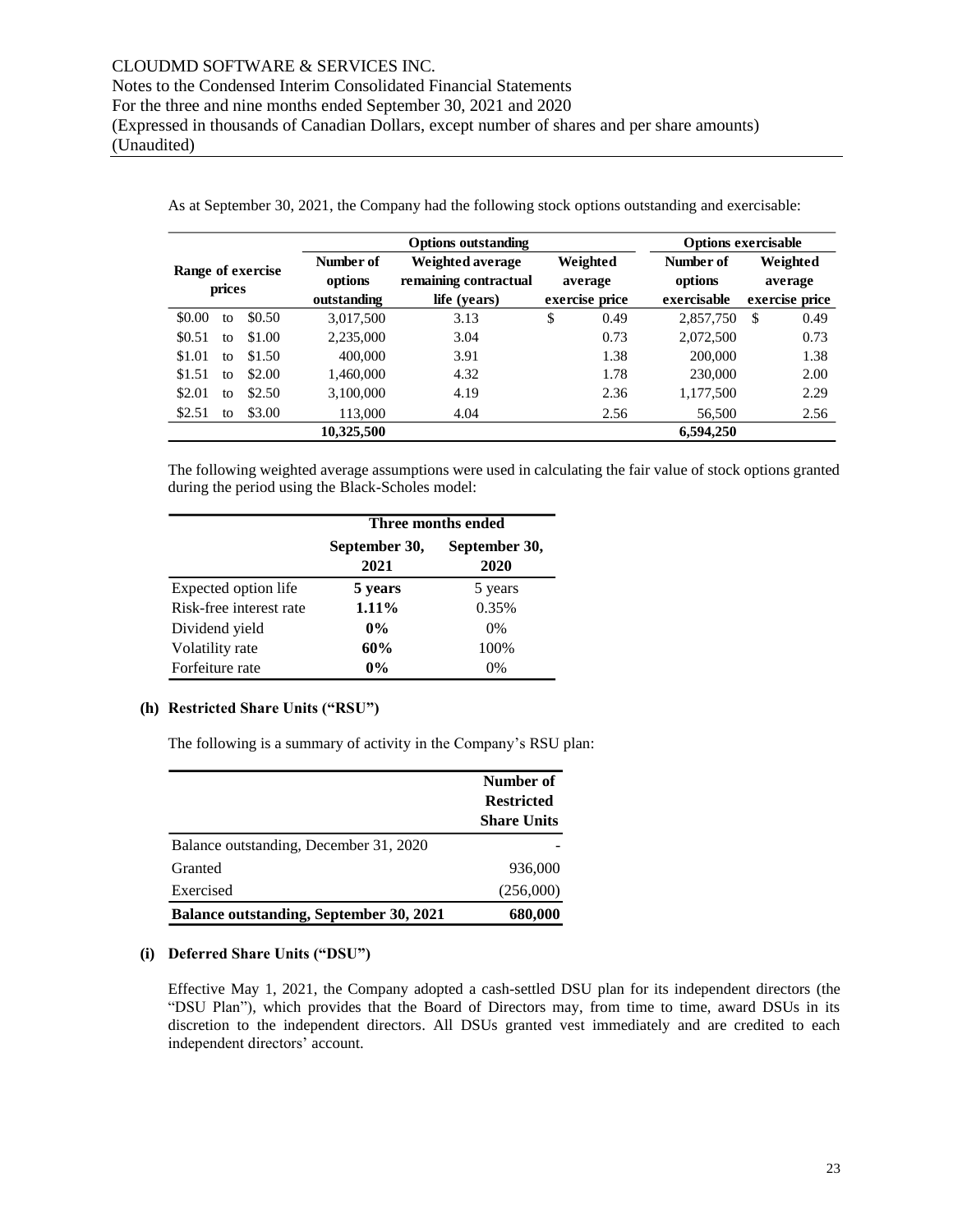The following is a summary of activity in the Company's DSU plan:

|                                         | Number of<br><b>Deferred</b> |
|-----------------------------------------|------------------------------|
|                                         | <b>Share Units</b>           |
| Balance outstanding, December 31, 2020  |                              |
| Issued                                  | 140,000                      |
| Balance outstanding, September 30, 2021 | 140,000                      |

#### **(j) Share-based compensation**

|                                        | Three months ended<br>September 30, September 30, September 30,<br>2021 |       |  | 2020                     | 2021             | Nine months ended<br>September 30,<br>2020 |       |  |
|----------------------------------------|-------------------------------------------------------------------------|-------|--|--------------------------|------------------|--------------------------------------------|-------|--|
| Stock options                          | S                                                                       | 1.077 |  | 559 \$                   | 3,650 $\sqrt{5}$ |                                            | 1,508 |  |
| <b>RSUs</b>                            |                                                                         | 364   |  | $\overline{\phantom{a}}$ | 712              |                                            |       |  |
| <b>DSUs</b>                            |                                                                         | 102   |  | $\overline{\phantom{0}}$ | 214              |                                            |       |  |
| Total share-based compensation expense |                                                                         | 1.543 |  | 559                      | 4,576 \$         |                                            | 1.508 |  |

### **14. SUPPLEMENTAL CASH FLOW INFORMATION**

# **(a) Cash and cash equivalents**

|                  | September 30,<br>2021 |   | December 31,<br>2020 |
|------------------|-----------------------|---|----------------------|
| Cash             | 20,523                |   | 41,658               |
| Cash equivalents | 33,162                |   | 18,056               |
| <b>Total</b>     | 53,685                | ъ | 59,714               |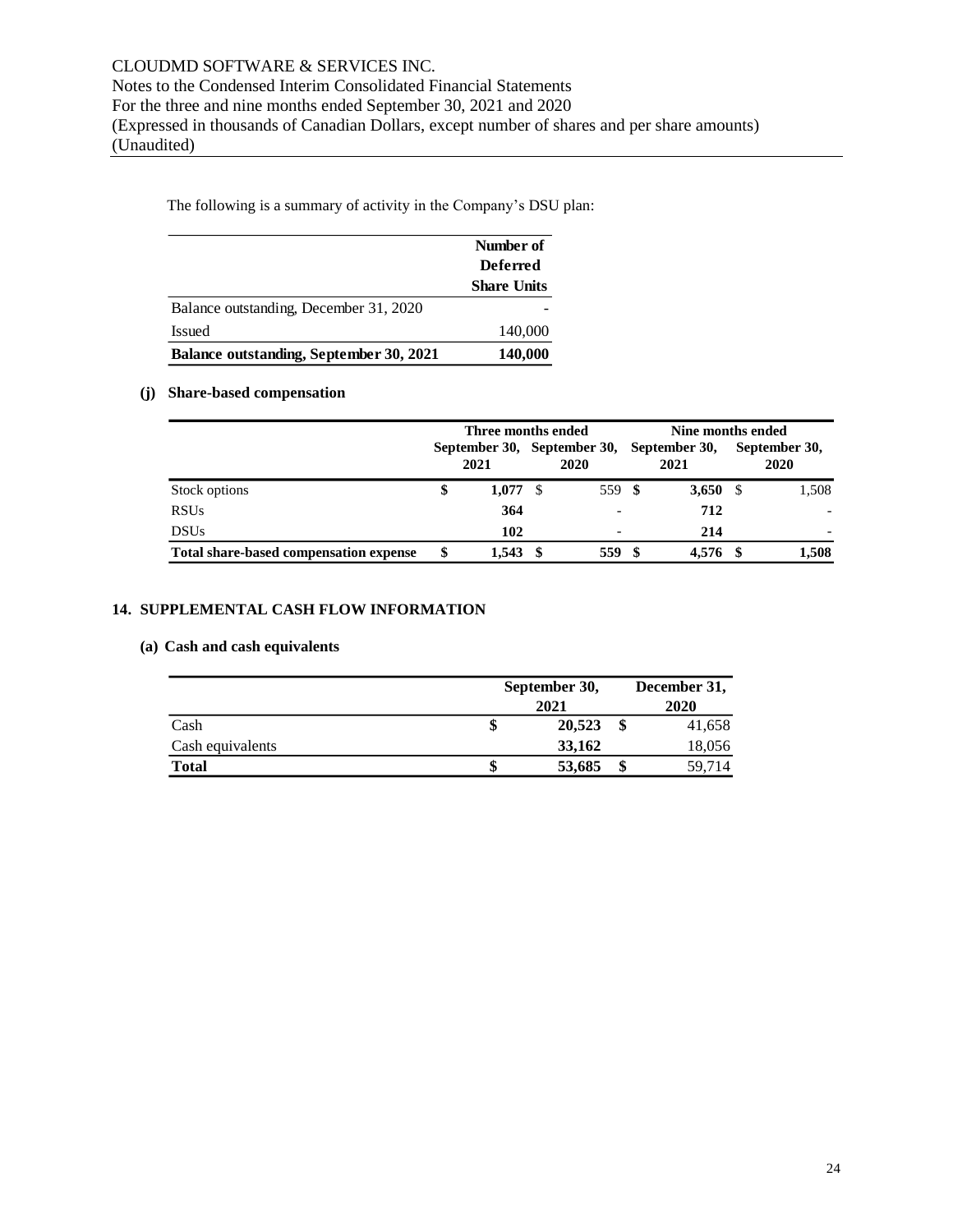# Notes to the Condensed Interim Consolidated Financial Statements

For the three and nine months ended September 30, 2021 and 2020

(Expressed in thousands of Canadian Dollars, except number of shares and per share amounts) (Unaudited)

# **(b) Other cash flow information**

|                                                 | Three months ended |                       |    |                       | Nine months ended |                       |    |                          |  |
|-------------------------------------------------|--------------------|-----------------------|----|-----------------------|-------------------|-----------------------|----|--------------------------|--|
|                                                 |                    | September 30,<br>2021 |    | September 30,<br>2020 |                   | September 30,<br>2021 |    | September 30,<br>2020    |  |
| Change in non-cash working capital              |                    |                       |    |                       |                   |                       |    |                          |  |
| Trade and other receivables                     | \$                 | (2,375)               | \$ | (6)                   | \$                | (3,828)               | \$ | (75)                     |  |
| Inventory                                       |                    | (179)                 |    | (42)                  |                   | (12)                  |    | 5                        |  |
| Prepaid expenses, deposits and other            |                    | (736)                 |    | 310                   |                   | (869)                 |    | 113                      |  |
| Accounts payable, accrued liabilities and other |                    | (709)                 |    | (110)                 |                   | (685)                 |    | 21                       |  |
| Deferred revenue                                |                    | (218)                 |    | (6)                   |                   | 373                   |    | $\overline{\phantom{a}}$ |  |
|                                                 | \$                 | (4,217)               | \$ | 146                   | \$                | (5,021)               | \$ | 64                       |  |
| Non-cash investing and financing activities     |                    |                       |    |                       |                   |                       |    |                          |  |
| Shares issued for acquisition of Livecare       | \$                 |                       | \$ |                       | \$                |                       | \$ | 663                      |  |
| Shares issued for acquisition of Livecare debt  |                    |                       |    |                       |                   |                       |    | 600                      |  |
| Shares issued for acquisition of South Surrey   |                    | 110                   |    |                       |                   | 110                   |    | 380                      |  |
| Shares issued for acquisition of HumanaCare     |                    |                       |    |                       |                   | 3,670                 |    |                          |  |
| Shares issued for acquisition of Medical        |                    |                       |    |                       |                   |                       |    |                          |  |
| Confidence                                      |                    |                       |    |                       |                   | 1,389                 |    |                          |  |
| Shares issued for acquisition of IDYA4          |                    |                       |    |                       |                   | 4,897                 |    |                          |  |
| Shares issued for acquisition of Aspiria        |                    |                       |    |                       |                   | 587                   |    |                          |  |
| Shares issued for acquisition of Rxi            |                    |                       |    |                       |                   | 2,595                 |    |                          |  |
| Shares issued for acquisition of VisionPros     |                    |                       |    |                       |                   | 13,511                |    |                          |  |
| Shares issued for acquisition of Oncidium       |                    |                       |    |                       |                   | 25,157                |    |                          |  |
| Shares issued for investment in joint venture   |                    |                       |    |                       |                   | 129                   |    |                          |  |
| Shares issued for asset purchase                |                    |                       |    |                       |                   | 1,108                 |    |                          |  |
| Shares issued for services                      |                    |                       |    |                       |                   | 2,455                 |    | 409                      |  |
| Issuance of agent warrants as share issuance    |                    |                       |    |                       |                   |                       |    |                          |  |
| costs                                           |                    |                       |    | 497                   |                   | 1,528                 |    | 685                      |  |
| Other cash flow information                     |                    |                       |    |                       |                   |                       |    |                          |  |
| Cash received for interest                      | \$                 | 37                    | \$ |                       |                   | 166                   | \$ |                          |  |
| Cash paid for interest                          |                    | (251)                 |    | (30)                  |                   | (315)                 |    | (66)                     |  |
| Cash paid for income taxes                      |                    | (102)                 |    |                       |                   | (257)                 |    |                          |  |

# **15. CAPITAL MANAGEMENT**

The Company's objectives when managing capital are to safeguard its ability to continue as a going concern and to maximize shareholder value. The Company's capital is comprised of equity and long-term debt, net of cash and cash equivalents. The Company manages the capital structure and adjusts in response to changes in economic conditions and the risk characteristics of the underlying assets. To secure the additional capital necessary to pursue these plans, the Company intends to raise additional funds through equity or debt financing.

There were no changes to the Company's approach in its management of capital during the period.

The Company is subject to certain financial covenants in its debt obligations. The Company's strategy is to ensure it remains in compliance with all of its existing covenants so as to ensure continuous access to required debt to fund growth. Management reviews results and forecasts to monitor the Company's compliance.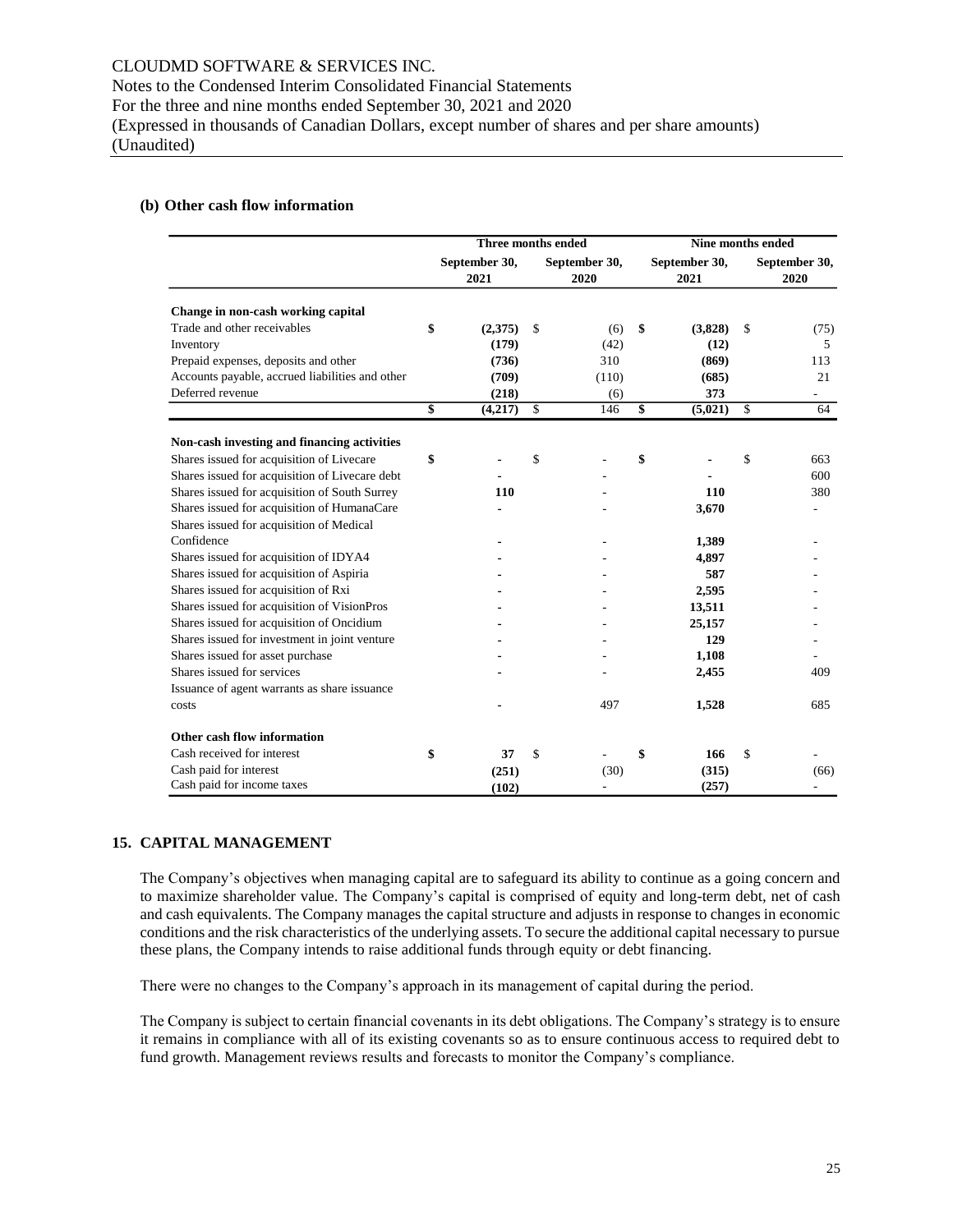## **16. FINANCIAL INSTRUMENTS**

The Company's principal financial assets include cash and cash equivalents, and trade and other receivables. The Company's principal financial liabilities comprise of accounts payable and accrued liabilities, contingent consideration, contingent liability and long-term debt. The main purpose of these financial liabilities is to finance the Company's operations.

The carrying values of cash and cash equivalents, trade and other receivables, and accounts payable and accrued liabilities approximate their fair values due to the immediate or short-term nature of these instruments. The carrying value of long-term debt is initially recognized at fair value and subsequently measured at amortized cost using the effective interest method. There were no transfers between levels of the fair value hierarchy.

The Company is exposed to credit risk, liquidity risk and market risk. The Company's senior management oversees the management of these risks.

#### **Credit risk**

Credit risk is the risk of loss associated with a counterparty's inability to fulfill its payment obligations. Credit risk arises from cash and cash equivalents, and trade and other receivables. To manage credit risk, cash and cash equivalents are held only with reputable and regulated financial institutions.

The Company provides credit to its customers in the normal course of operations. The Company minimizes its credit risk associated with its trade and other receivables by performing credit evaluations on customers, maintaining regular and ongoing contact with customers, routinely reviewing the status of individual trade and other receivables balances and following up on overdue amounts. Further, trade receivables are monitored on a periodic basis for assessing any significant risk of non-recoverability of dues and provision is created accordingly.

The Company's exposure to credit risk is considered to be low, given the size and nature of the various counterparties involved and their history of collections.

As at September 30, 2021, the Company had \$22,261 (December 31, 2020 – \$2,012) of trade and other receivables, net of an allowance for doubtful accounts of \$283 (December 31, 2020 - \$157).

#### **Liquidity risk**

Liquidity risk is the risk that the Company cannot meet a demand for cash or fund its obligations as they become due. The Company's management is responsible for reviewing liquidity resources to ensure funds are readily available to meet its financial obligations as they become due, as well as ensuring adequate funds exist to support business strategies and operational growth. The current assets reflected on the statement of financial position are highly liquid.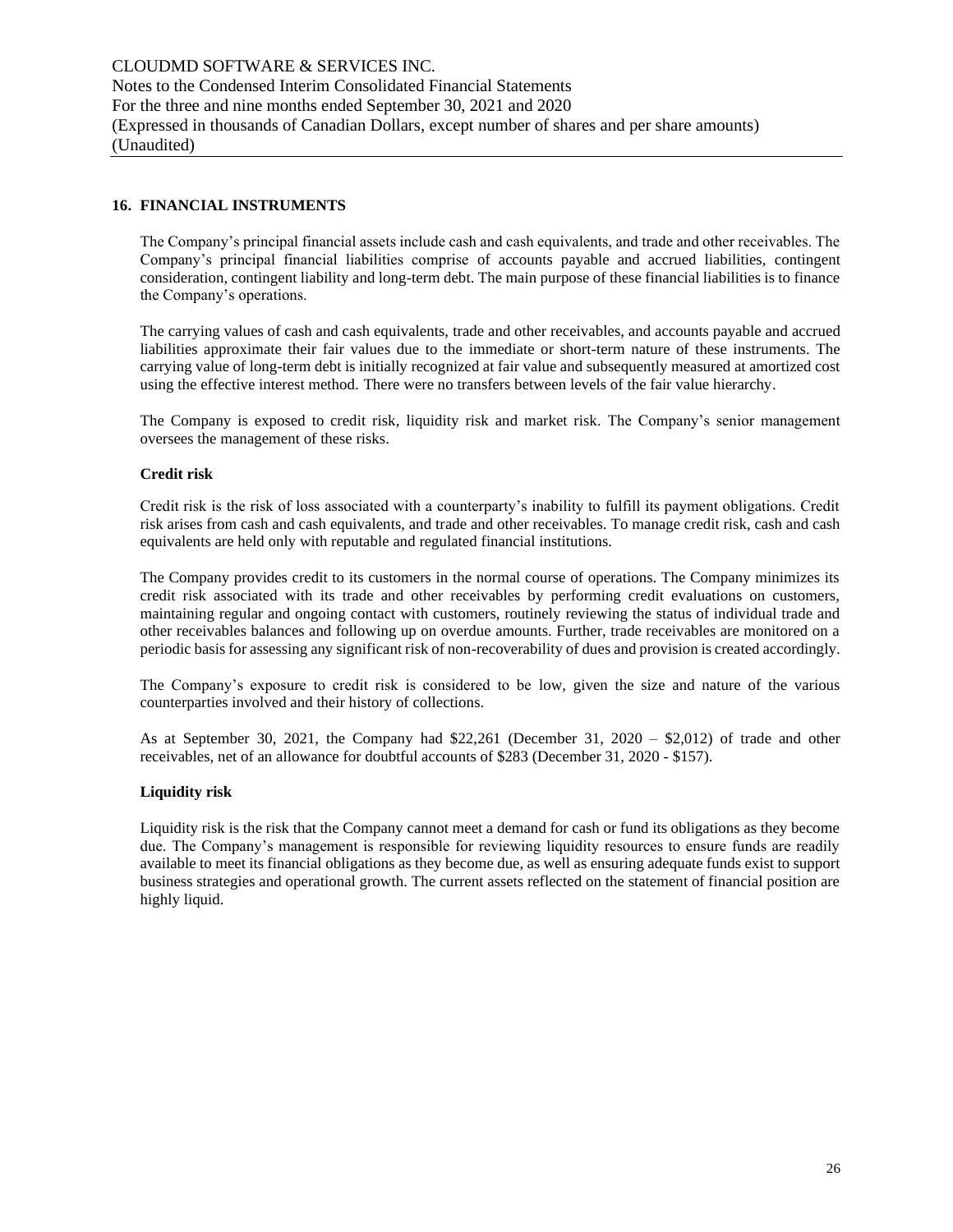The maturity profile of the Company's financial liabilities, based on contractual undiscounted payment at each reporting date is:

#### **As at September 30, 2021**

|                                                 | Less than one |           |  | One to five              | More than five |                          |  |        |
|-------------------------------------------------|---------------|-----------|--|--------------------------|----------------|--------------------------|--|--------|
|                                                 |               | vear      |  | vears                    |                | vears                    |  | Total  |
| Accounts payable, accrued liabilities and other |               | 27.535 \$ |  | $\overline{\phantom{a}}$ |                | $\overline{\phantom{a}}$ |  | 27.535 |
| Contingent consideration                        |               | 15.045    |  | 18,725                   |                |                          |  | 33,770 |
| Long-term debt                                  |               | 2.940     |  | 23.393                   |                | h                        |  | 26.339 |
|                                                 |               | 45,520    |  | 42,118                   |                | 6                        |  | 87,644 |

#### **As at December 31, 2020**

|                                                 | Less than one |       | One to five              |  | More than five |       |
|-------------------------------------------------|---------------|-------|--------------------------|--|----------------|-------|
|                                                 |               | vear  | vears                    |  | vears          | Total |
| Accounts payable, accrued liabilities and other |               | 3,453 | $\overline{\phantom{0}}$ |  |                | 3.453 |
| Contingent consideration                        |               | 145   |                          |  |                | 145   |
| Long-term debt                                  |               | 619   | 1.969                    |  | 58             | 2,646 |
|                                                 |               | 4.217 | 1.969                    |  | 58             | 6.244 |

#### **Market risk**

Market risk is the risk that the fair value or future cash flows of a financial instrument will fluctuate because of changes in market prices. Company is exposed to interest rate risk and foreign currency risk.

## **(a) Interest rate risk**

Interest rate risk is the risk that the fair value or future cash flows of a financial instrument will fluctuate because of changes in market interest rates. The Company's exposure to the risk of changes in market interest rates relates primarily to the Company's long-term debt obligations with floating interest rates.

At September 30, 2021, the Company had variable rate borrowing rate loans amounting to \$23,253 (December 31, 2020 – \$608). With all other variables held constant, a 1% increase in the interest rate would have increased net loss by approximately \$116 (2020 – \$3) for the nine months ended September 30, 2021. There would be an equal and opposite impact on net loss with a 1% decrease in the interest rate.

#### **(b) Foreign currency risk**

Foreign currency risk is the risk that the fair value or future cash flows of an exposure will fluctuate because of changes in foreign exchange rates. The Company's exposure to the risk of changes in foreign exchange rates relates primarily to the Company's operating activities (when revenue or expense is denominated in a foreign currency) and the Company's net investments in foreign subsidiaries.

At September 30, 2021, the Company held net monetary assets in United States dollar ("USD") equal to \$3,896 (December 31, 2020 – \$545). The Company estimates the impact of a 5% change in the Canadian dollar exchange rate on its net monetary assets to be \$195 (December 31, 2020 – \$35).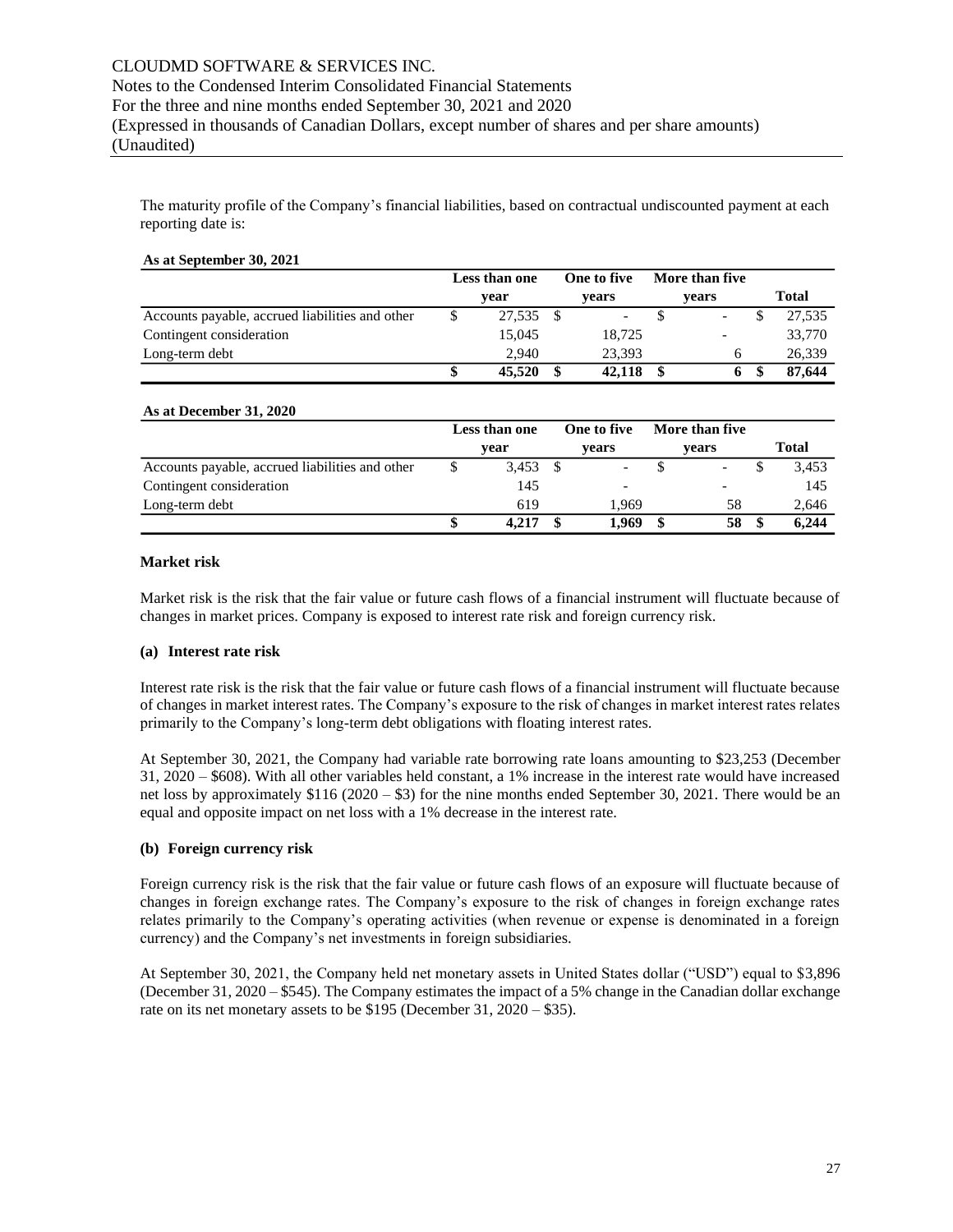# **17. SEGMENTED INFORMATION**

The Company has three operating segments and the Company's chief operating decision-maker is the Chief Executive Officer.

#### **Clinics & Pharmacies**

Clinics & Pharmacies operates a series of hybrid medical clinics located in British Columbia and Ontario, including telemedicine services. This division is focused on providing healthcare services, with the support of doctors, within the context of publicly accessible healthcare services that are reimbursed by the applicable health authorities. To the extent there are services rendered by the Company that are not eligible for reimbursement, such services are charged directly to patients and/or third parties.

#### **Digital Health Solutions**

Digital Health Solutions are offered on a subscription or license to use basis. The solutions are sold to companies, insurers, clinics and pharmacies (including those owned by the Company) who use our technology to create connectivity, and improve the healthcare practitioner, client and user experience while creating efficiencies in administration.

#### **Enterprise Health Solutions**

Enterprise Health Solutions provides organizations with physical and mental health navigation and treatment through employee support services. Revenues within this division is earned through two pricing models:

- Subscription-based pricing model using a price per member per month with an average contractual term of 3 years; and,
- Per-case billing model at an agreed upon rate for services that are used in disability management, occupational health, and other employer services.

A breakdown of revenue and cost of sales for each operating segment for the three and nine months ended September 30, 2021 and 2020 is as follows:

|                              |                   |      | <b>Digital</b>   |      | <b>Enterprise</b> |              |
|------------------------------|-------------------|------|------------------|------|-------------------|--------------|
| Three months ended September | Clinics &         |      | <b>Health</b>    |      | <b>Health</b>     |              |
| 30, 2021                     | <b>Pharmacies</b> |      | <b>Solutions</b> |      | <b>Solutions</b>  | <b>Total</b> |
| Revenue                      | \$<br>9,553       | -S   | 10,039           | -\$  | 19,570 \$         | 39,162       |
| Cost of sales                | 8.232             |      | 6,459            |      | 11,175            | 25,866       |
| Gross profit                 | \$<br>1,321       | - \$ | 3,580            | - \$ | 8,395 \$          | 13,296       |
|                              |                   |      |                  |      |                   |              |
|                              |                   |      | <b>Digital</b>   |      | <b>Enterprise</b> |              |
| Three months ended September | Clinics &         |      | <b>Health</b>    |      | <b>Health</b>     |              |
| 30, 2020                     | <b>Pharmacies</b> |      | <b>Solutions</b> |      | <b>Solutions</b>  | <b>Total</b> |
| Revenue                      | \$<br>2.900       | -S   | 459 \$           |      |                   | \$<br>3,359  |
| Cost of sales                | 1,970             |      | 130              |      |                   | 2,100        |
| Gross profit                 | \$<br>930         | \$   | 329              | \$   |                   | \$<br>1,259  |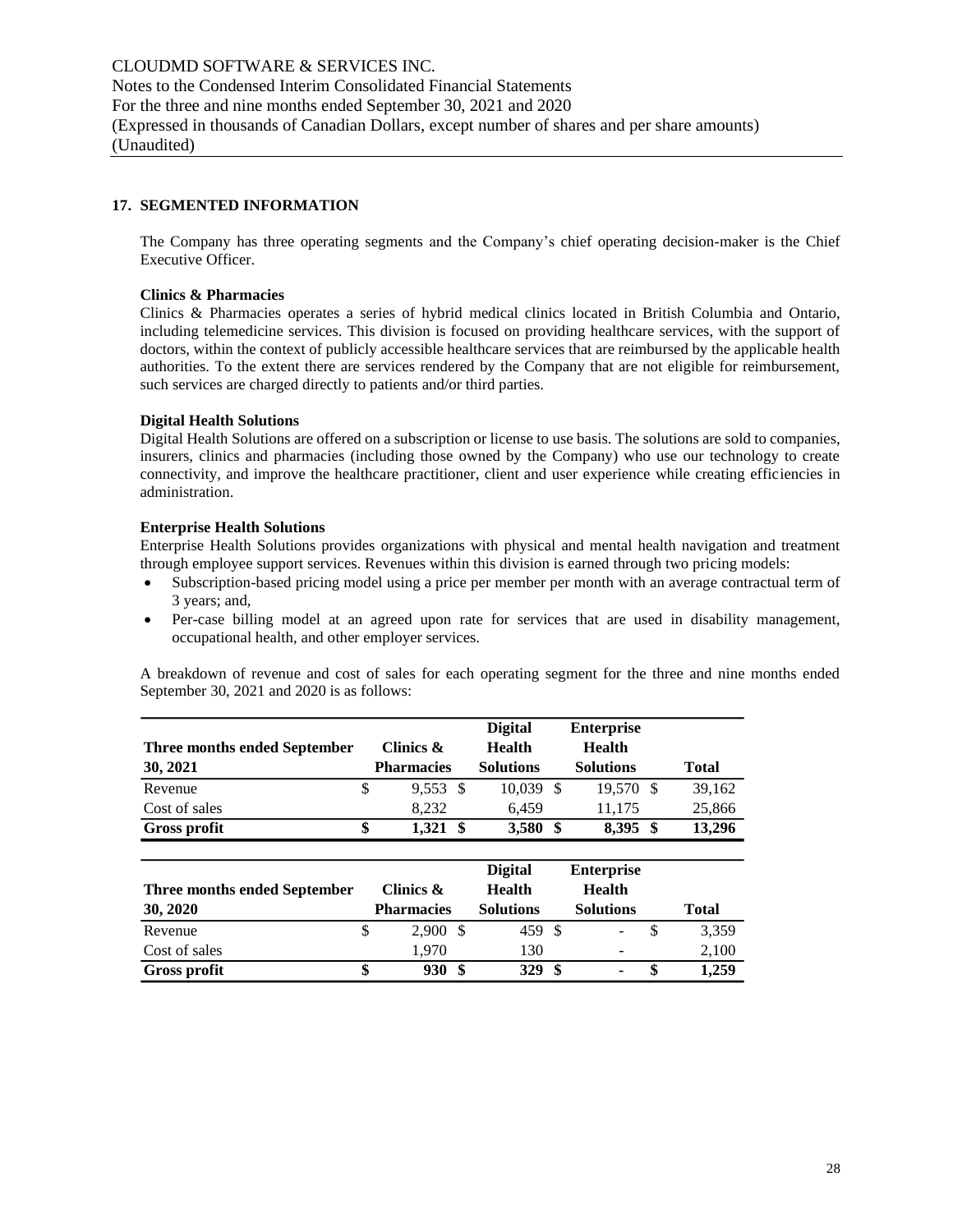# CLOUDMD SOFTWARE & SERVICES INC.

Notes to the Condensed Interim Consolidated Financial Statements

For the three and nine months ended September 30, 2021 and 2020

(Expressed in thousands of Canadian Dollars, except number of shares and per share amounts) (Unaudited)

| Nine months ended September<br>30, 2021 | Clinics &<br><b>Pharmacies</b> |      | <b>Digital</b><br><b>Health</b><br><b>Solutions</b> | <b>Enterprise</b><br><b>Health</b><br><b>Solutions</b> |    | <b>Total</b> |
|-----------------------------------------|--------------------------------|------|-----------------------------------------------------|--------------------------------------------------------|----|--------------|
| Revenue                                 | \$<br>19.928                   | -S   | 16.471 \$                                           | 27.197                                                 | -S | 63,596       |
| Cost of sales                           | 16,020                         |      | 9.789                                               | 15.343                                                 |    | 41,152       |
| Gross profit                            | \$<br>3,908                    | - \$ | 6,682                                               | \$<br>11,854                                           | \$ | 22,444       |
| Nine months ended September<br>30, 2020 | Clinics &<br><b>Pharmacies</b> |      | <b>Digital</b><br><b>Health</b><br><b>Solutions</b> | <b>Enterprise</b><br><b>Health</b><br><b>Solutions</b> |    | <b>Total</b> |
| Revenue                                 | \$<br>7.860                    | - \$ | 1,345 \$                                            |                                                        | \$ | 9,205        |
| Cost of sales                           | 5,412                          |      | 380                                                 |                                                        |    | 5,792        |
| <b>Gross profit</b>                     | \$<br>2.448                    | \$   | 965 \$                                              |                                                        |    | 3.413        |

See below segmented geographical information as follows:

|                           | September 30, | December 31, |  |  |  |
|---------------------------|---------------|--------------|--|--|--|
| <b>Non-Current Assets</b> | 2021          | 2020         |  |  |  |
| Canada                    | 213,279 \$    | 51,766       |  |  |  |
| <b>United States</b>      | 18,704        | 6.727        |  |  |  |
| <b>Total</b>              | 231,983 \$    | 58,493       |  |  |  |

|                      |   |                      | Three months ended       | Nine months ended |                          |  |  |
|----------------------|---|----------------------|--------------------------|-------------------|--------------------------|--|--|
|                      |   | September 30,        | September 30,            | September 30,     | September 30,            |  |  |
| Revenue              |   | 2021                 | 2020                     | 2021              | 2020                     |  |  |
| Canada               | J | 31,737 $\frac{1}{2}$ | 3,359 \$                 | 51,513 \$         | 9,205                    |  |  |
| <b>United States</b> |   | 7.425                | $\overline{\phantom{a}}$ | 12,083            | $\overline{\phantom{0}}$ |  |  |
| <b>Total</b>         | ъ | 39,162 $\frac{1}{2}$ | $3,359$ \$               | 63,596 \$         | 9,205                    |  |  |

## **18. LITIGATION AND OTHER CONTINGENCIES**

(a) During the three months ended June 30, 2020, Gravitas Securities Inc. ("Gravitas") commenced an arbitration alleging breach of the terms of a right of first refusal in connection with an offering which was in the form of a bought deal equity financing underwritten by a syndicate of other investment banks in May 2020, and was completed on June 2, 2020 (the "June 2020 Financing"). During the three months ended September 30, 2020, Gravitas amended its claims for damages to include commissions and damages arising from an additional bought deal equity financing which was completed on September 22, 2020 (the "September 2020 Financing"). During the three months ended June 30, 2021, Gravitas amended its claim for damages to include commissions and damages arising from an additional bought deal equity financing which was completed on March 12, 2021 (the "March 2021 Financing"). The total claims are in excess of \$6,850 plus unspecified damages associated with the value of share purchase warrants that were issued in connection with the June 2020 Financing, the September 2020 Financing, and the March 2021 Financing, plus interest and cost. The Company disputes the claims with respect to each of the June 2020 Financing, the September 2020 Financing, and the March 2021 Financing entirely. The claims are currently subject to arbitration proceedings which the Company is defending, and the arbitration is scheduled to proceed to a final hearing in April 2022. The Company is of the view that its defense to the claims will prevail without liability to the Company; however, an estimate of the liability to the Company should the Gravitas claims succeed is \$1,200 and therefore an accrual for that amount as a contingent liability has Nine months ended September<br> **Rowance**<br>
Rowance<br>
Cost of sales<br>
Gross profit<br>
Nine months ended September<br>
Torss profit<br>
Nine months ended September<br> **Nine months ended September**<br>
Rowance<br>
Cost of sales<br>
Gross profit<br>
See